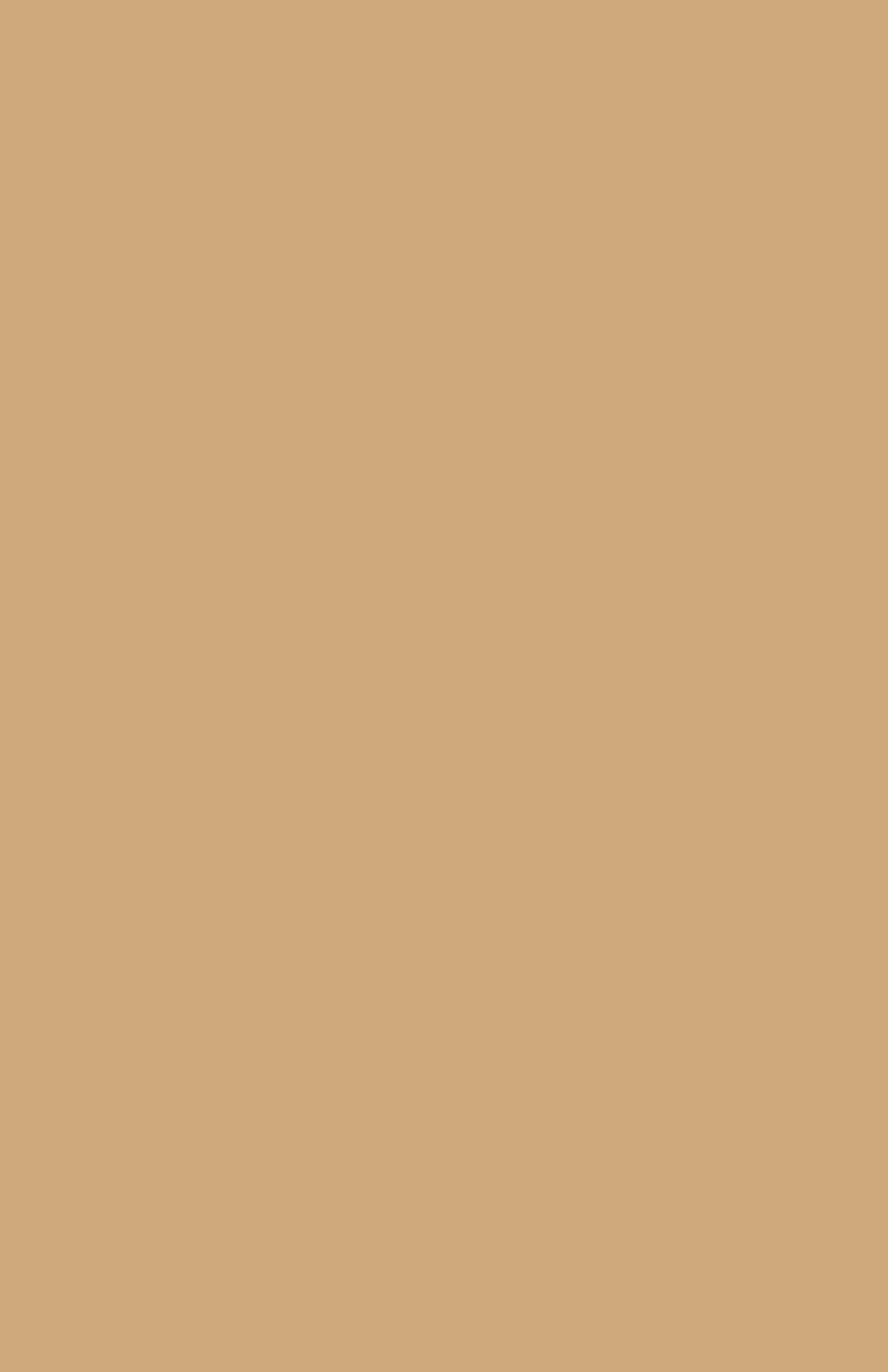## WELCOME

ELPO Law is pleased to provide you with this Estate Planning and Financial Record Book. We encourage you to fill in the following pages with your information promptly. This Record Book is organized to help you list and record the location and content of your important personal and financial papers.

When the time comes that you are no longer able, someone close to you will need to know how to handle your affairs for you. This Estate Planning and Financial Record Book is intended to assist you in listing information and identifying the location of all documents which will aid your personal representative when the information is needed. By completing this booklet, you will help ensure that your loved ones do not encounter difficulty when settling your estate and tending to your final wishes and concerns.

Please note that this Record Book is not a substitute for your Last Will and Testament. Also, this Estate Planning and Financial Record Book is not a legal document. Once you fill it out, it will assist you and your personal representative or other loved one in locating important papers and other records for your life. After your death, this Record Book could save your loved ones or personal representative many hours in locating important information about your affairs.

### *Where Should You Keep This Booklet?*

Keep this Record Book in the same safe place you store the original copy of your Last Will and Testament and other important family papers (e.g., your passport, mortgage, birth certificate, etc.). Many people store their important papers in a safe deposit box at their bank or in a safe place at home; however, you should be sure your personal representative knows how to access the safe deposit box if you are unable to do so. The decision is yours to make. Both your Will and the completed copy of the Record Book may be needed quickly. Be sure and inform your personal representative, spouse, or nearest relative exactly where you put them.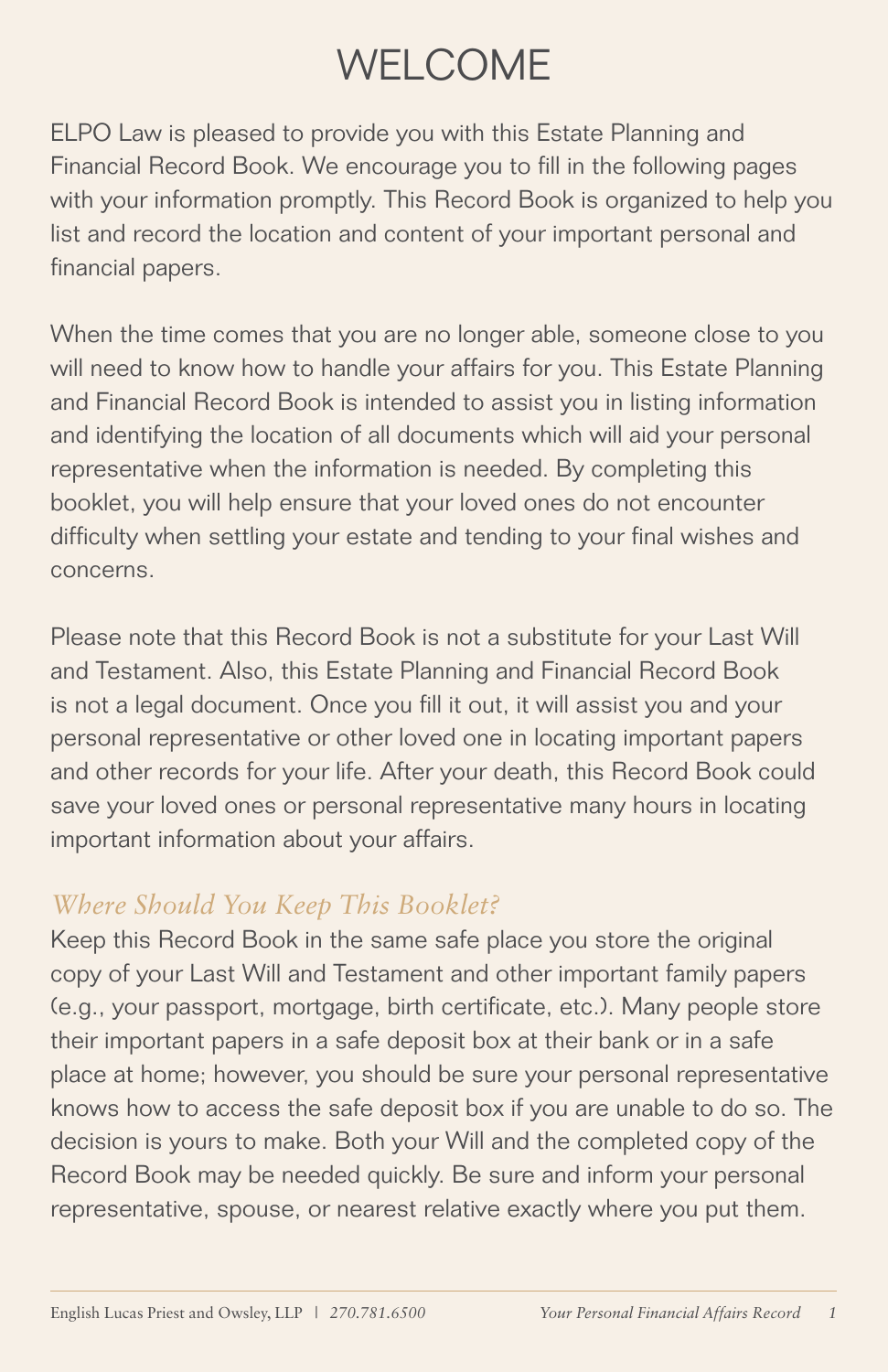## MEET THE TEAM



Charles E. English *Partner* cenglish@elpolaw.com



Elizabeth J. McKinney *Partner* emckinney@elpolaw.com



Nathan Vinson *Partner* nvinson@elpolaw.com

Charles English has worked in the field of estate planning and litigation for more than five decades, helping clients make their way through complex cases inside and outside the courthouse. He has extensive experience with businesses as well and is accustomed to helping business owners prepare for the future. He represents clients in federal and state courts throughout Kentucky in probate and business matters including estate settlement disputes, tax disputes and related business matters. He taught accounting and related business classes at Western Kentucky University for over 20 years and has appeared on numerous programs for attorneys, accountants, trust officers and bankers involving estate and business planning, estate trust administration and litigation. Mr. English is a founding partner in the firm and lives in Bowling Green.

Beth McKinney is an attorney and CPA who has worked with individuals in estate planning, probate, trust administration, prenuptial and postnuptial agreements, and other similar matters for more than 20 years. Her extensive experience in the areas of estate planning and probate have allowed her to successfully work with clients to structure estate plans to deal with estate and inheritance tax issues, business succession, retirement assets, etc. to maximize and protect assets passing to the next generation. In addition, Beth works with business clients, such as corporations, limited liability companies, partnerships with a variety of business and corporate issues. She has advised numerous new business owners with respect to the choice of the entity formed for new businesses. She has represented business owners in the transition and continuation of closely held businesses in the preparation of asset purchase agreements, buy-sell agreements, shareholder or stock restriction agreements and other business succession planning matters. Beth has a B.S. in Accounting from Western Kentucky University and J.D. from the University of Kentucky College of Law. Beth is a native of Lewisburg, Ky., and she lives in Bowling Green.

Nathan Vinson began practicing corporate and tax law in the state of Alabama, returning to Kentucky a few years ago and bringing with him extensive knowledge of federal tax law. Complementing his estate and probate practice here at ELPO, Nathan works with business owners and other individuals in business succession and tax planning. Nathan has a B.S. in Recording Industry from Middle Tennessee State University; a MBA from Eastern Kentucky University; a J.D. from the University of Kentucky (Magna Cum Laude); and a LL.M. in taxation from the University of Florida Levin College of Law. Nathan is currently the Chair of the Estate Planning and Probate Practice Group.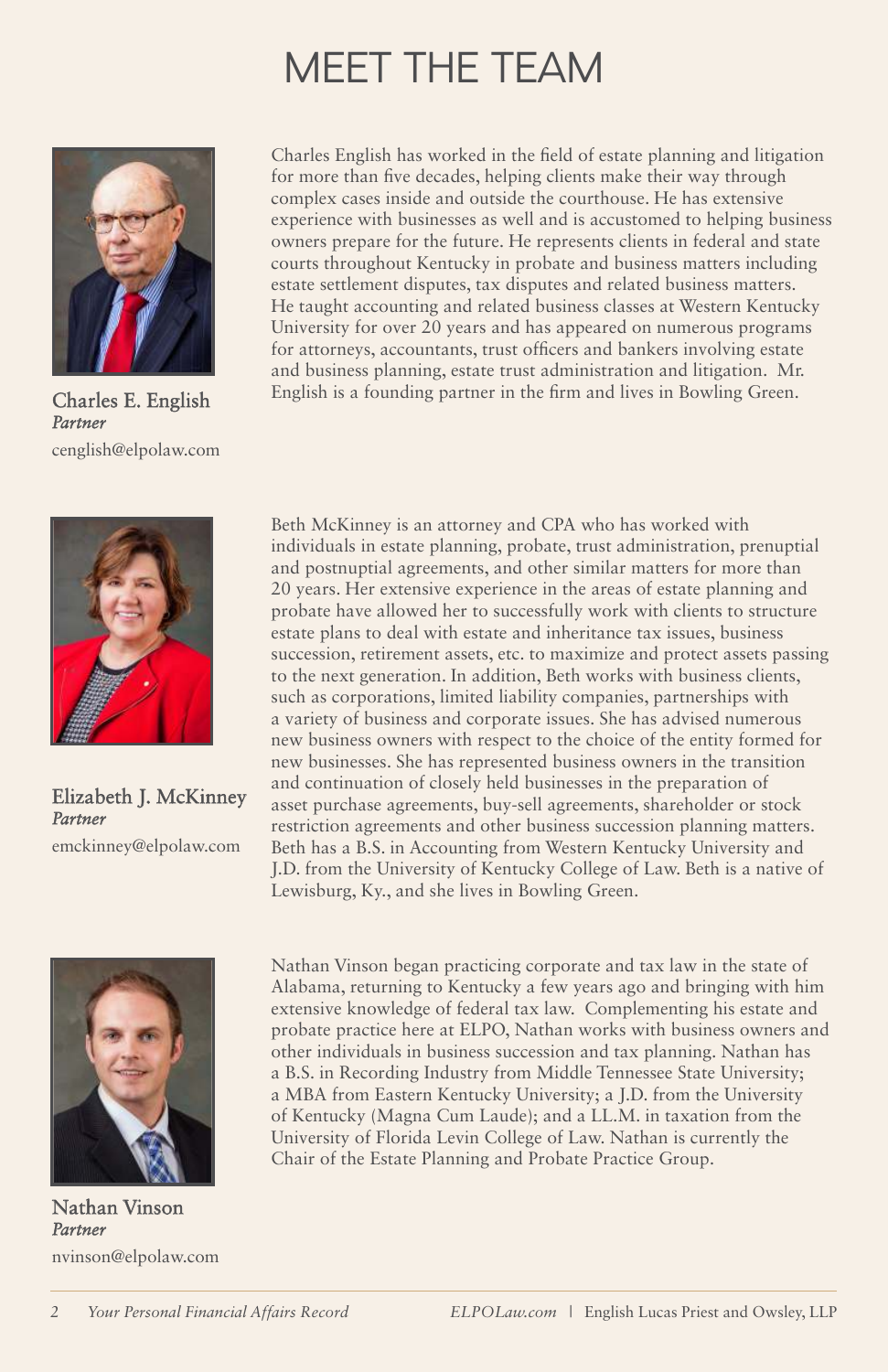## MEET THE TEAM



Heather Brooks is an attorney who assists individuals and families in all matters related to estate planning and probate, including drafting wills, trusts, powers of attorney and living will directives, and assisting clients through the estate administration process. Heather also assists businesses on a variety of legal issues, providing corporate counsel in all stages from start-up to success and assisting business owners to create and implement plans for sale, succession, and asset protection. Heather is a graduate of Western Kentucky University and the University of Kentucky College of Law, and currently resides in Bowling Green.

Heather Coleman Brooks *Associate* hbrooks@elpolaw.com



Leah A. Morrison *Associate* lmorrison@elpolaw.com

Leah Morrison is an attorney who concentrates her practice in designing estate, asset protection, and business succession plans in a tax advantageous manner. Leah is a member of the American, Kentucky, Louisville, and Bowling Green-Warren County Bar Associations. She earned her J.D. degree, magna cum laude, from University of Louisville Brandeis School of Law, her LL.M. degree in taxation, magna cum laude, from the University of Alabama, and her B.A. degree in Criminal Justice from George Washington University.



English Lucas Priest and Owsley, LLP *| 270.781.6500 Your Personal Financial Affairs Record 3*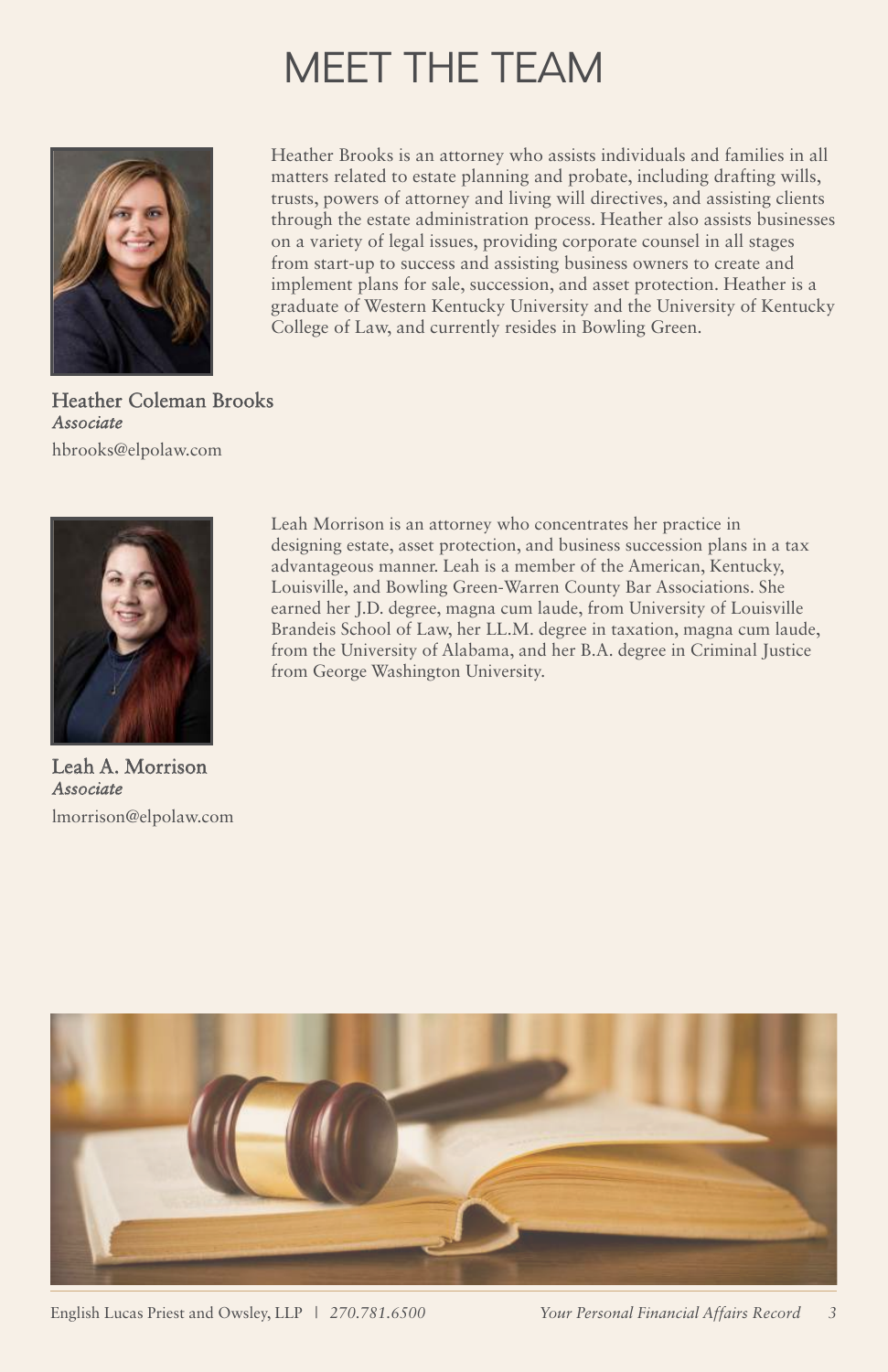# *Preserve Your Legacy* PREPARE FOR THE FUTURE

Protecting the next generation in your family or business can be overwhelming - but it doesn't have to be. Our accomplished attorneys are ready to help you tackle estate planning, so you can put your mind at ease and preserve your legacy.

We have extensive experience helping our clients draft wills, powers of attorney, living wills, trust documents, and business succession plans. We are accustomed to handling complex and difficult situations and talking through options with our clients. No matter what your situation is, chances are, we've seen something similar, and we can help you decide what's best for all involved.

We also assist families who are dealing with the aftermath of a lack of planning, or who need advice following a loved one's passing to settle an estate. We represent fiduciaries, both corporate and individual.

As part of our work, we often find clients need solid tax advice, whether at the local, state or federal level. We are prepared to help answer any questions you have and work with you to preserve your hard earned assets.

Call us today to get started with your plans. We can help you and your family prepare for the future.

### *Our services include:*

Preparing Wills, Trusts, Powers of Attorney, and Living Will Directives Guardianship and Postmortem Estate Planning Business Succession Planning Long-Term Planning For Continuation of Family-Owned Businesses Prenuptial and Postnuptial Agreements Charitable and Gift Planning Probate Administration Tax Planning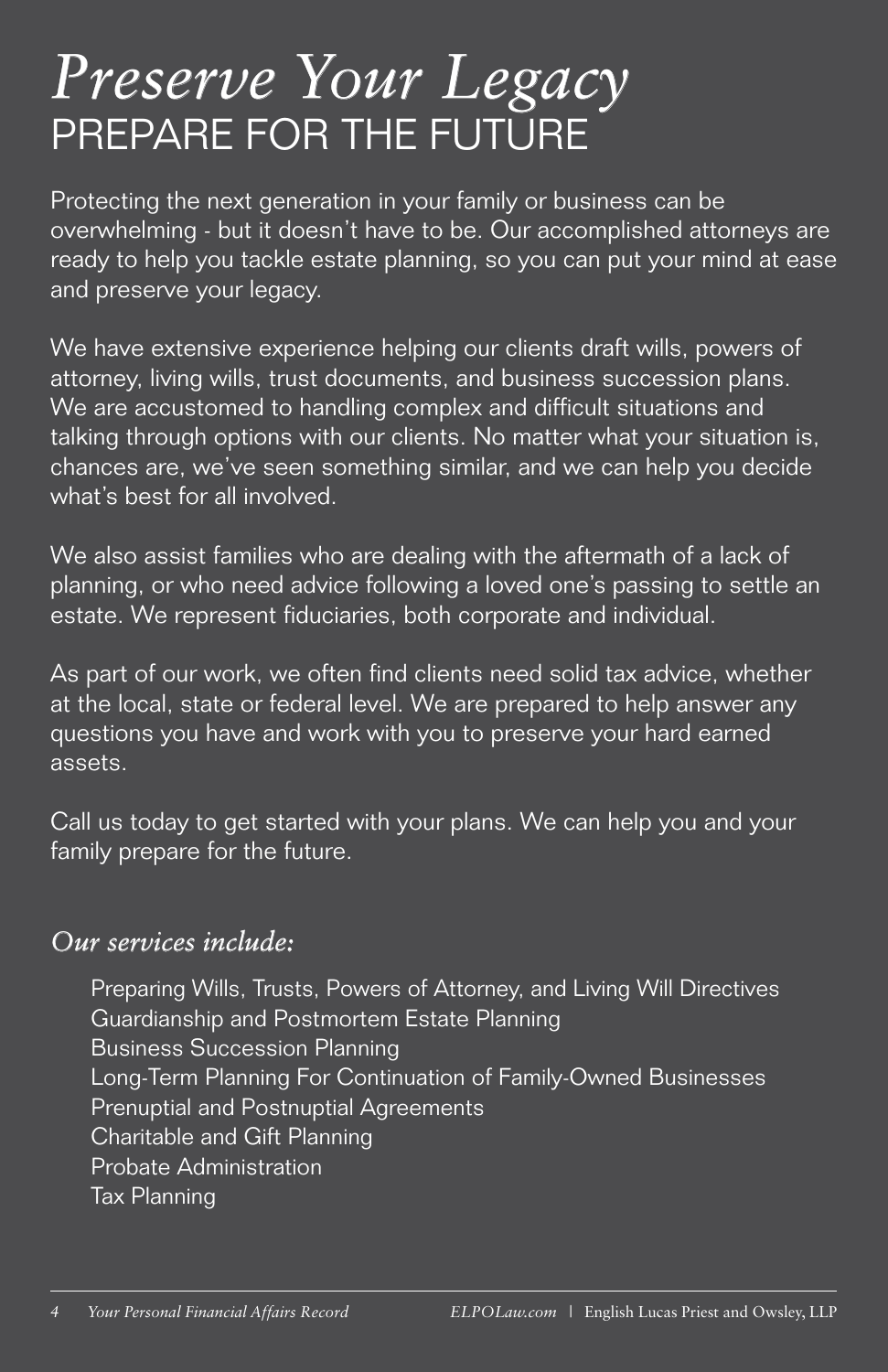Updated as of  $\_\_\_\_\_\_\_\_\_\_\_\_\_\_\_$ 

Full Name

Address

| Date of Birth |  | Telephone        |
|---------------|--|------------------|
| Religion      |  | Place of Worship |

| <b>Emergency Contacts</b> |                   |
|---------------------------|-------------------|
| Name/Relationship         | Name/Relationship |
| Address                   | Address           |
|                           |                   |
| Telephone                 | Telephone         |
| Email                     | Email             |
| Name/Relationship         | Name/Relationship |
| Address                   | Address           |
|                           |                   |
| Telephone                 | Telephone         |
| Email                     | Email             |

| Citizenship Information                                             |  |  |                     |  |
|---------------------------------------------------------------------|--|--|---------------------|--|
| Date of Birth                                                       |  |  | Social Security No. |  |
| Place of Birth                                                      |  |  | Location            |  |
| If no birth certificate exists, other proof of birth date and place |  |  |                     |  |
|                                                                     |  |  |                     |  |

Citizenship (Name of country)

### Passport Information Passport No. 2008 and 2009 and 2009 and 2009 and 2009 and 2009 and 2009 and 2009 and 2009 and 2009 and 2009 and 2009 and 2009 and 2009 and 2009 and 2009 and 2009 and 2009 and 2009 and 2009 and 2009 and 2009 and 2009 and 20 **Location** Valid Until



English Lucas Priest and Owsley, LLP *| 270.781.6500 Your Personal Financial Affairs Record 5*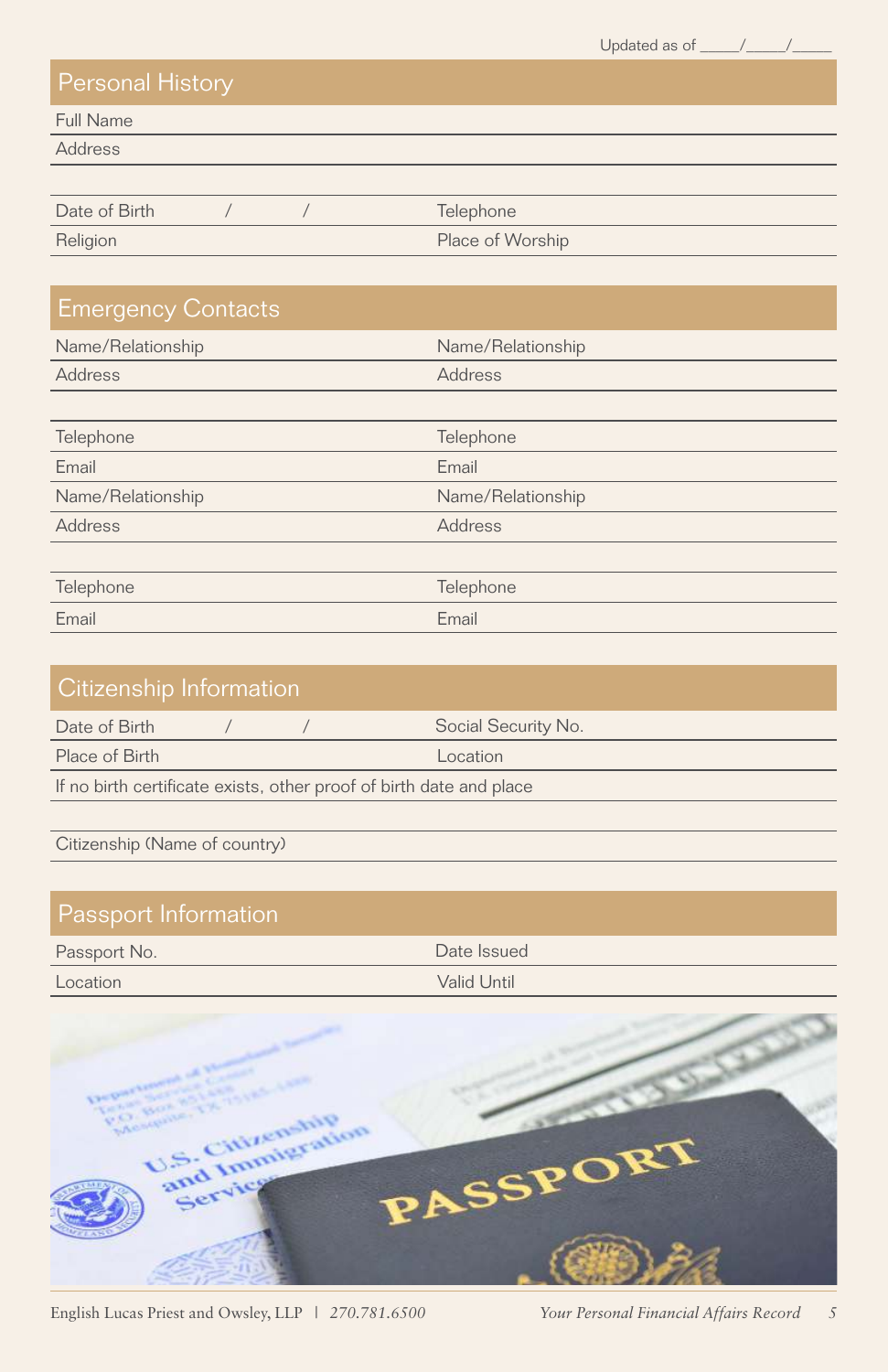| Updated as of $\_\_\_\_\_\_\_\_\_\_\$   |                  |  |
|-----------------------------------------|------------------|--|
| <b>Family History</b>                   |                  |  |
| Full Name of Spouse                     |                  |  |
| Spouse's Maiden Name (if applicable)    | Date of Marriage |  |
| Address                                 |                  |  |
|                                         |                  |  |
| Former Spouse Full Name (if applicable) |                  |  |
| Address                                 |                  |  |
|                                         |                  |  |
| Father's Name                           | Mother's Name    |  |
|                                         |                  |  |

| Children's Information |       |
|------------------------|-------|
| Full Name              | Age   |
| Address                |       |
| Telephone              | Email |
| Full Name              | Age   |
| Address                |       |
| Telephone              | Email |
| Full Name              | Age   |
| Address                |       |
| Telephone              | Email |
| <b>Full Name</b>       | Age   |
| Address                |       |
| Telephone              | Email |

| Grandchildren's Information |     |
|-----------------------------|-----|
| <b>Full Name</b>            | Age |
| Address                     |     |
| Full Name                   | Age |
| Address                     |     |
| Full Name                   | Age |
| Address                     |     |
| Full Name                   | Age |
| Address                     |     |

## Relatives and Friends Information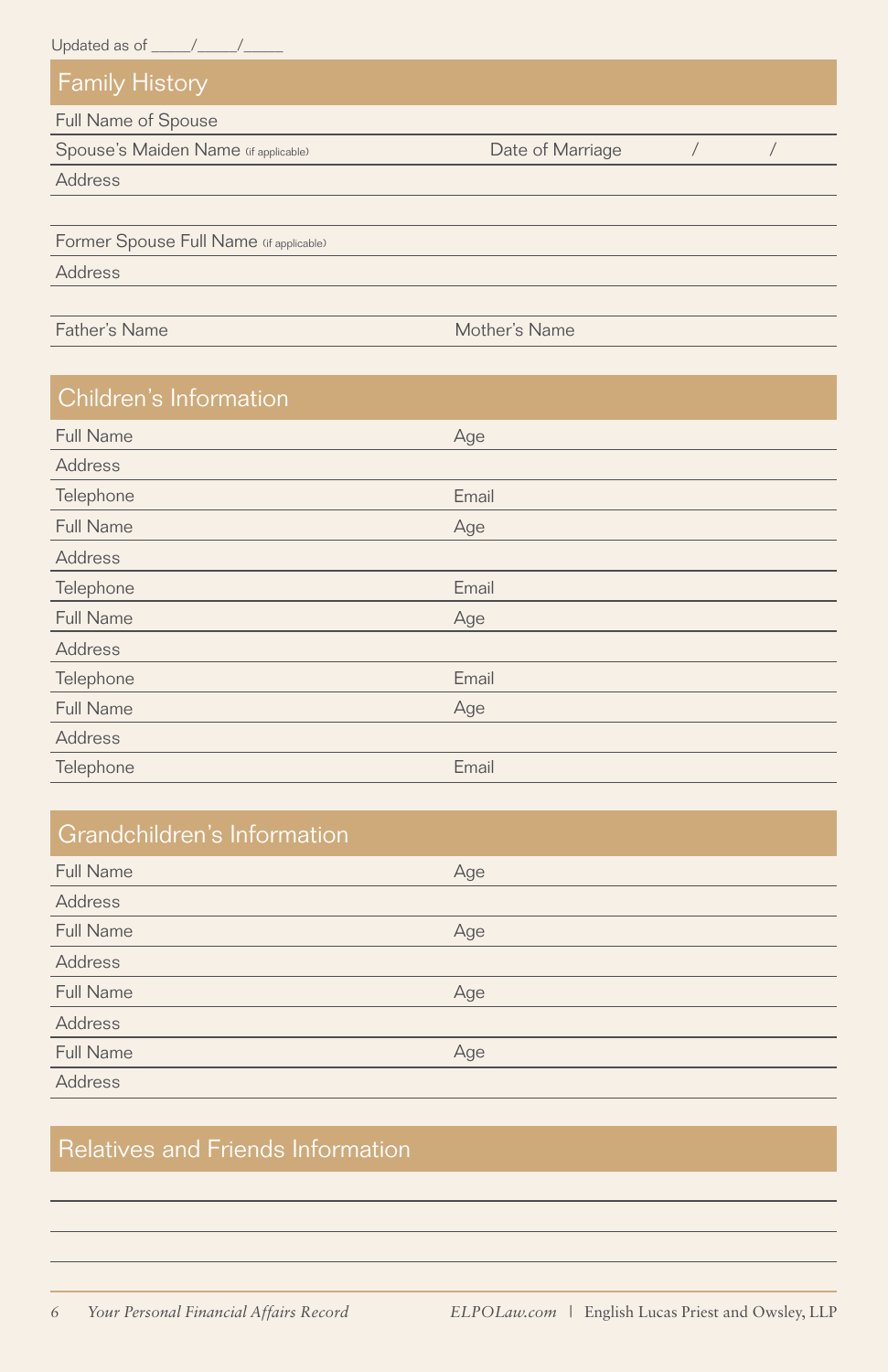Updated as of  $\frac{1}{\sqrt{2\pi}}$ Primary Physician Medical Information Address **Telephone** Clinic or Medical Center Primary Physician Address Telephone Clinic or Medical Center Primary Physician Address **Telephone** Clinic or Medical Center Primary Physician Address **Telephone** Clinic or Medical Center Dentist Address Telephone Clinic or Medical Center **Other** Address **Telephone** Clinic or Medical Center **Other** Address Clinic or Medical Center **Other** Address Clinic or Medical Center Telephone **Telephone** 

#### Medication Conditions

English Lucas Priest and Owsley, LLP *| 270.781.6500 Your Personal Financial Affairs Record 7*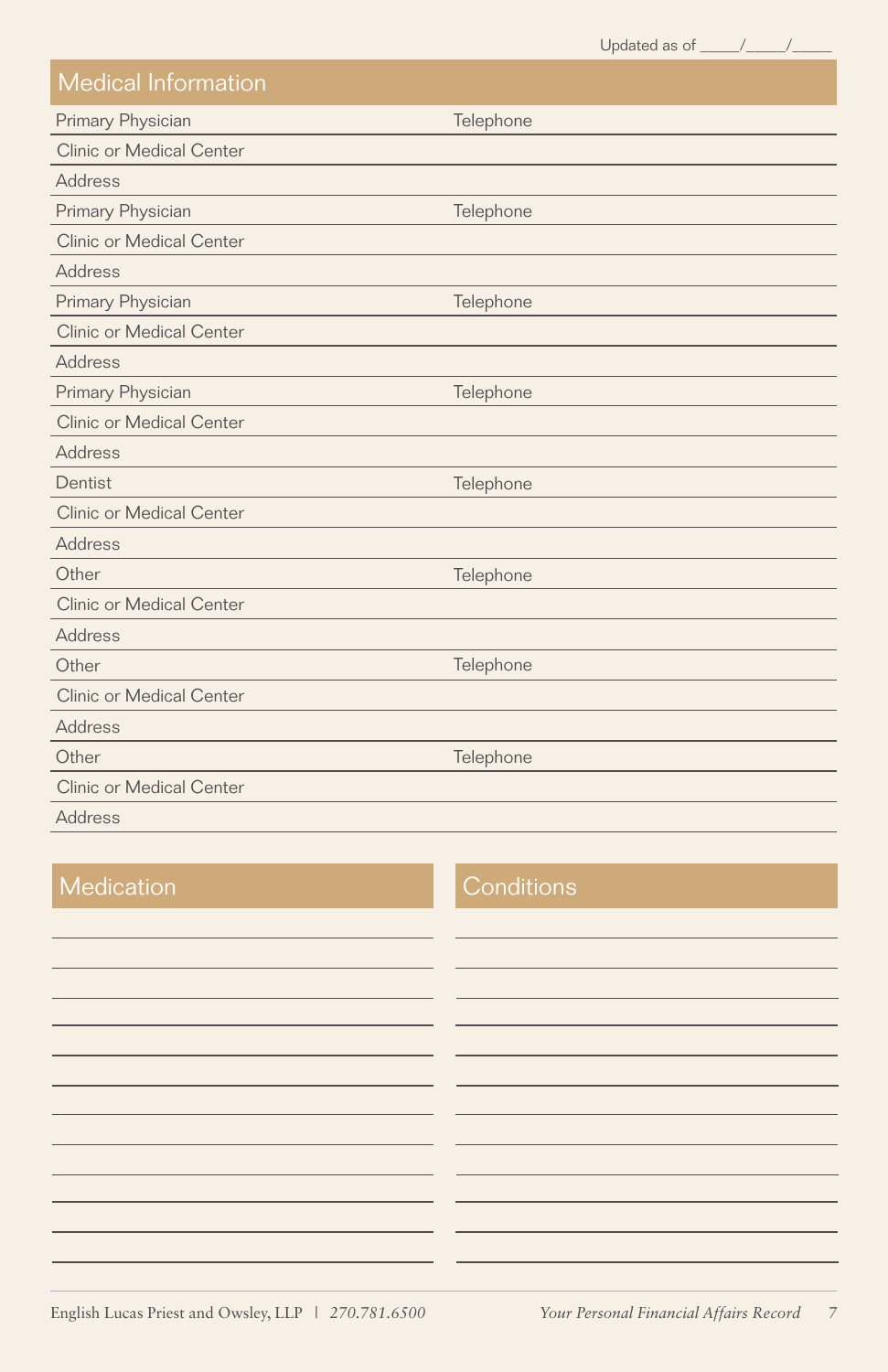| Employment/Income Information                           |                               |
|---------------------------------------------------------|-------------------------------|
| Latest Employer                                         | Date Employed                 |
| Address                                                 |                               |
|                                                         |                               |
| Telephone                                               | Position                      |
| Employment/Income Information                           |                               |
| Major Medical Insurance                                 | <b>Contact for Benefits</b>   |
| □ Accident and Health Insurance                         |                               |
| $\Box$ Life Insurance                                   |                               |
| Stock Option                                            |                               |
| □ Pension or Deferred Compensation Plan                 | Location of Proof of Benefits |
| <b>Other Retirement Plans</b>                           |                               |
|                                                         |                               |
| Prior Employment For Which There Are Remaining Benefits |                               |
| Previous Employer                                       | From<br>To                    |
| Address                                                 |                               |
|                                                         |                               |

| Telephone                                                   | Position |  |
|-------------------------------------------------------------|----------|--|
| Life Insurance or Retirement Benefits That Remain Effective |          |  |
|                                                             |          |  |

| Location of Proof of Benefits |      |        |  |
|-------------------------------|------|--------|--|
|                               |      |        |  |
| Previous Employer             | From | $\cap$ |  |
| <b>Address</b>                |      |        |  |

| Telephone                                                   | Position |    |  |
|-------------------------------------------------------------|----------|----|--|
| Life Insurance or Retirement Benefits That Remain Effective |          |    |  |
|                                                             |          |    |  |
| Location of Proof of Benefits                               |          |    |  |
|                                                             |          |    |  |
| Previous Employer                                           | From     | To |  |
| Address                                                     |          |    |  |
|                                                             |          |    |  |
| Telephone                                                   | Position |    |  |
| Life Insurance or Retirement Benefits That Remain Effective |          |    |  |
|                                                             |          |    |  |

Location of Proof of Benefits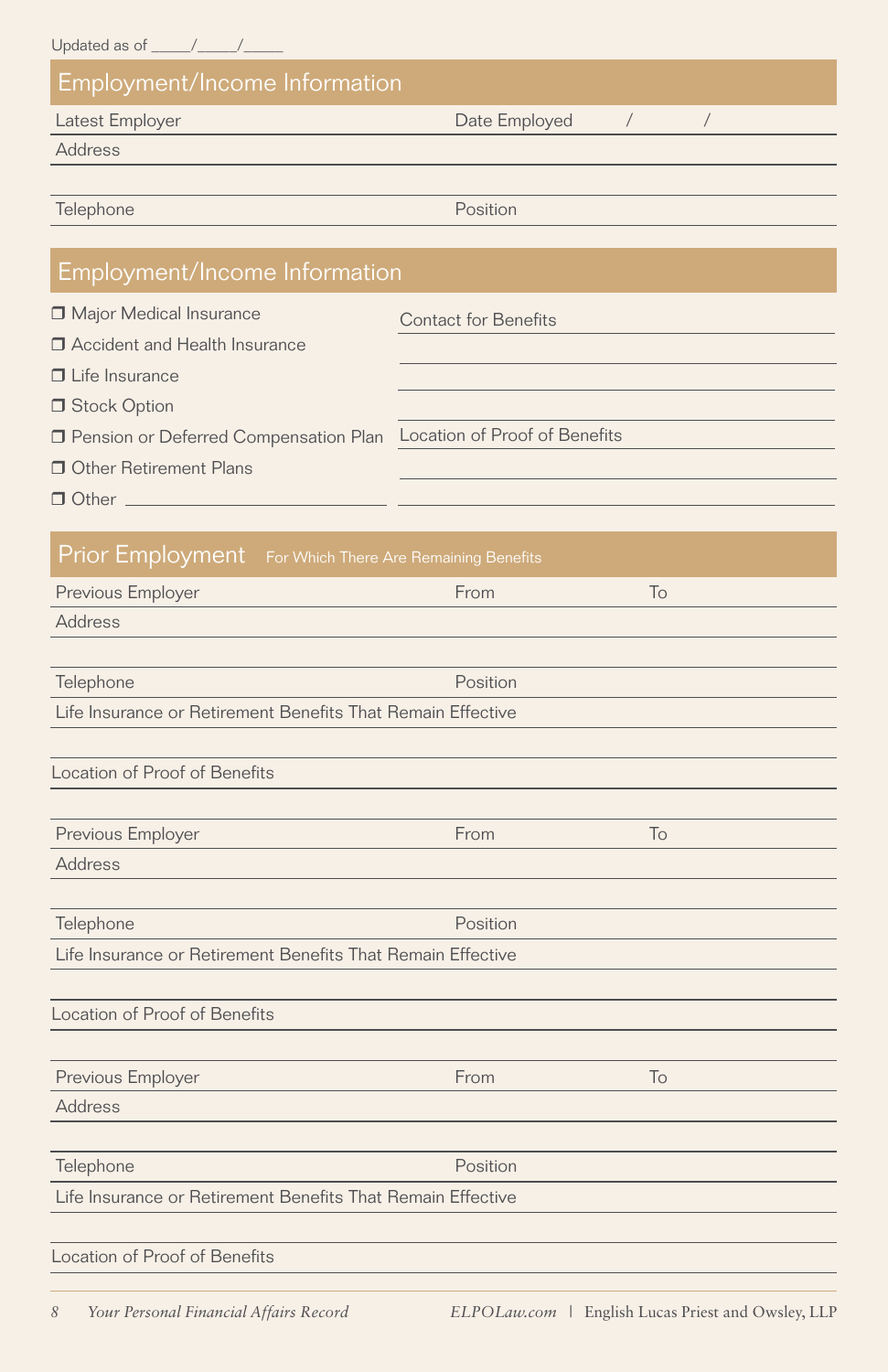|                                                             |                 |  |  | Updated as of $\frac{\sqrt{2}}{2}$ |  |  |
|-------------------------------------------------------------|-----------------|--|--|------------------------------------|--|--|
| Prior Employment For Which There Are Remaining Benefits     |                 |  |  |                                    |  |  |
| Previous Employer                                           | From / / To / / |  |  |                                    |  |  |
| Address                                                     |                 |  |  |                                    |  |  |
|                                                             |                 |  |  |                                    |  |  |
| Telephone                                                   | Position        |  |  |                                    |  |  |
| Life Insurance or Retirement Benefits That Remain Effective |                 |  |  |                                    |  |  |
|                                                             |                 |  |  |                                    |  |  |
| Location of Proof of Benefits                               |                 |  |  |                                    |  |  |
|                                                             |                 |  |  |                                    |  |  |

## Military Service

| Active Duty $\Box$ Yes $\Box$ No        | From $/$ $/$ To $/$ $/$  |  |  |  |  |
|-----------------------------------------|--------------------------|--|--|--|--|
| <b>Branch of Service</b>                | Rank                     |  |  |  |  |
| Service Number                          | Discharge Papers Located |  |  |  |  |
| Service-connected Disability and Income |                          |  |  |  |  |
| Military Pension □ Yes □ No             | Pensions Due             |  |  |  |  |

#### Honors **Achievements**



English Lucas Priest and Owsley, LLP *| 270.781.6500 Your Personal Financial Affairs Record 9*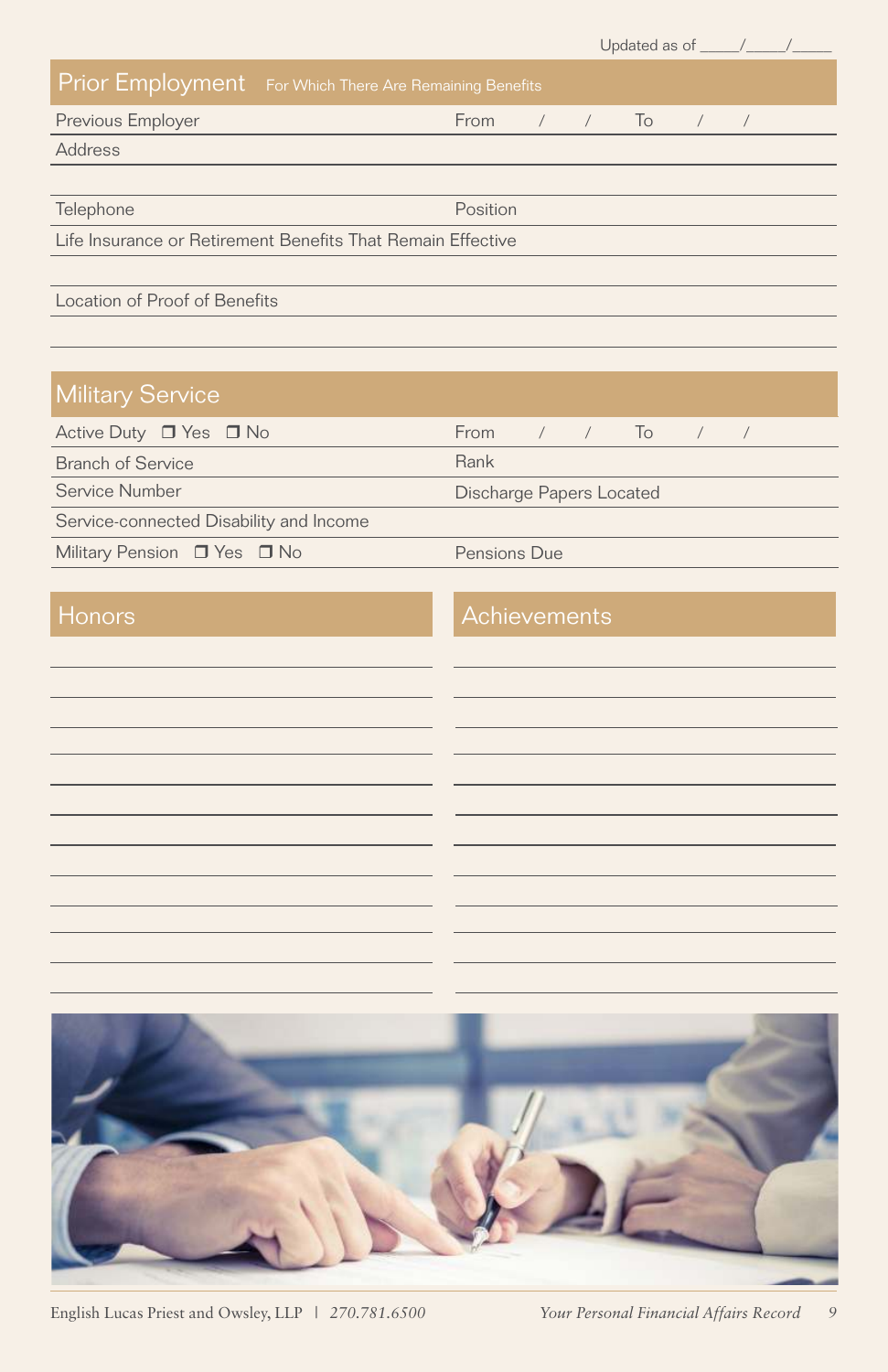Sources of income include salary, Social Security, annuities, securities, trusts, pensions, profit-sharing plans, Individual Retirement Accounts (IRAs), Keogh plans, mortgages, or other payments owed to you.

| Source | Amount of Annual Income |
|--------|-------------------------|
|        |                         |
|        |                         |
|        |                         |
|        |                         |
|        |                         |
|        |                         |
|        |                         |
|        |                         |

#### Current Liabilities

| <b>Credit Cards</b> | <b>Account Number</b> | <b>Balance Due</b>             |
|---------------------|-----------------------|--------------------------------|
|                     |                       | $\frac{S}{\sqrt{2}}$           |
|                     |                       | $\boldsymbol{\dot{\varsigma}}$ |
|                     |                       | $\hat{\mathcal{S}}$            |
|                     |                       | $\boldsymbol{\dot{\varsigma}}$ |
|                     |                       | $\boldsymbol{\zeta}$           |
|                     |                       | $rac{5}{5}$                    |
|                     |                       |                                |
| Other Loans         | <b>Account Number</b> | <b>Balance Due</b>             |
|                     |                       | $\frac{S}{\sqrt{2}}$           |
|                     |                       | $\frac{S}{I}$                  |
|                     |                       | $\frac{1}{2}$                  |
|                     |                       | $\overline{\xi}$               |
|                     |                       | $\boldsymbol{\mathsf{S}}$      |
|                     |                       | $\frac{S}{I}$                  |
|                     |                       | $\overline{\xi}$               |

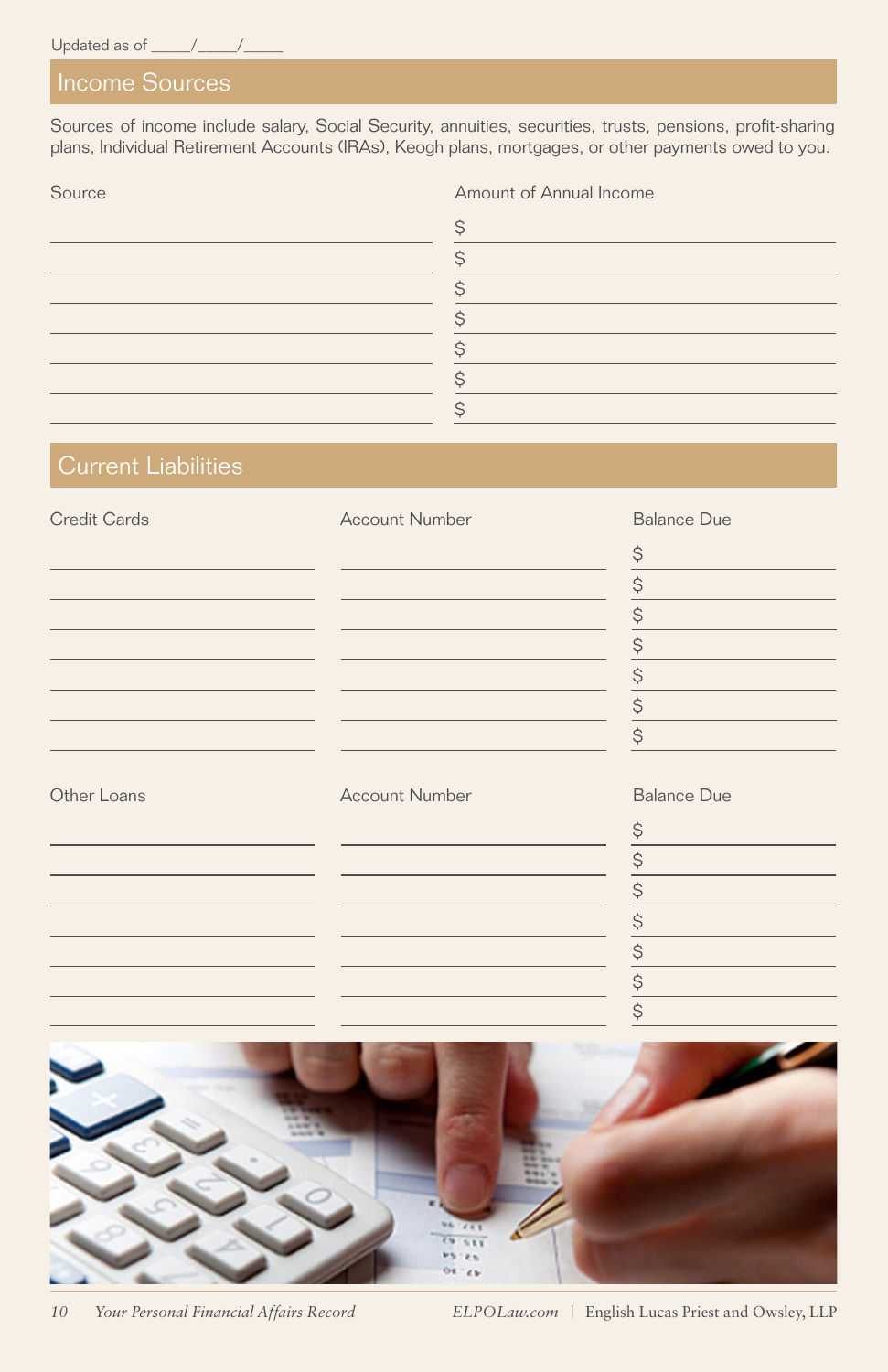Updated as of  $\frac{1}{\sqrt{2\pi}}$ 

#### Income Tax Records

Location

**Tax Advisor** Telephone

Address

#### Property and Other Tax Records

| Location      |
|---------------|
| Years Covered |
| Address       |

| Location      |           |
|---------------|-----------|
| Years Covered | Telephone |

Address

Location

**Years Covered Telephone** 

Address

### Safe-Deposit Box or Safe

| Location          |                             |
|-------------------|-----------------------------|
| Address           |                             |
| <b>Box Number</b> | Location of Key/Combination |
| Location          |                             |
| Address           |                             |
| <b>Box Number</b> | Location of Key/Combination |
| Location          |                             |
| Address           |                             |
| <b>Box Number</b> | Location of Key/Combination |
|                   |                             |

Telephone

Financial Institution/Account Number Type of Account/Current Balance 1.  $\ddot{\varsigma}$ 2.  $\varsigma$ 3.  $\varsigma$ 4. \$ 5.  $\varsigma$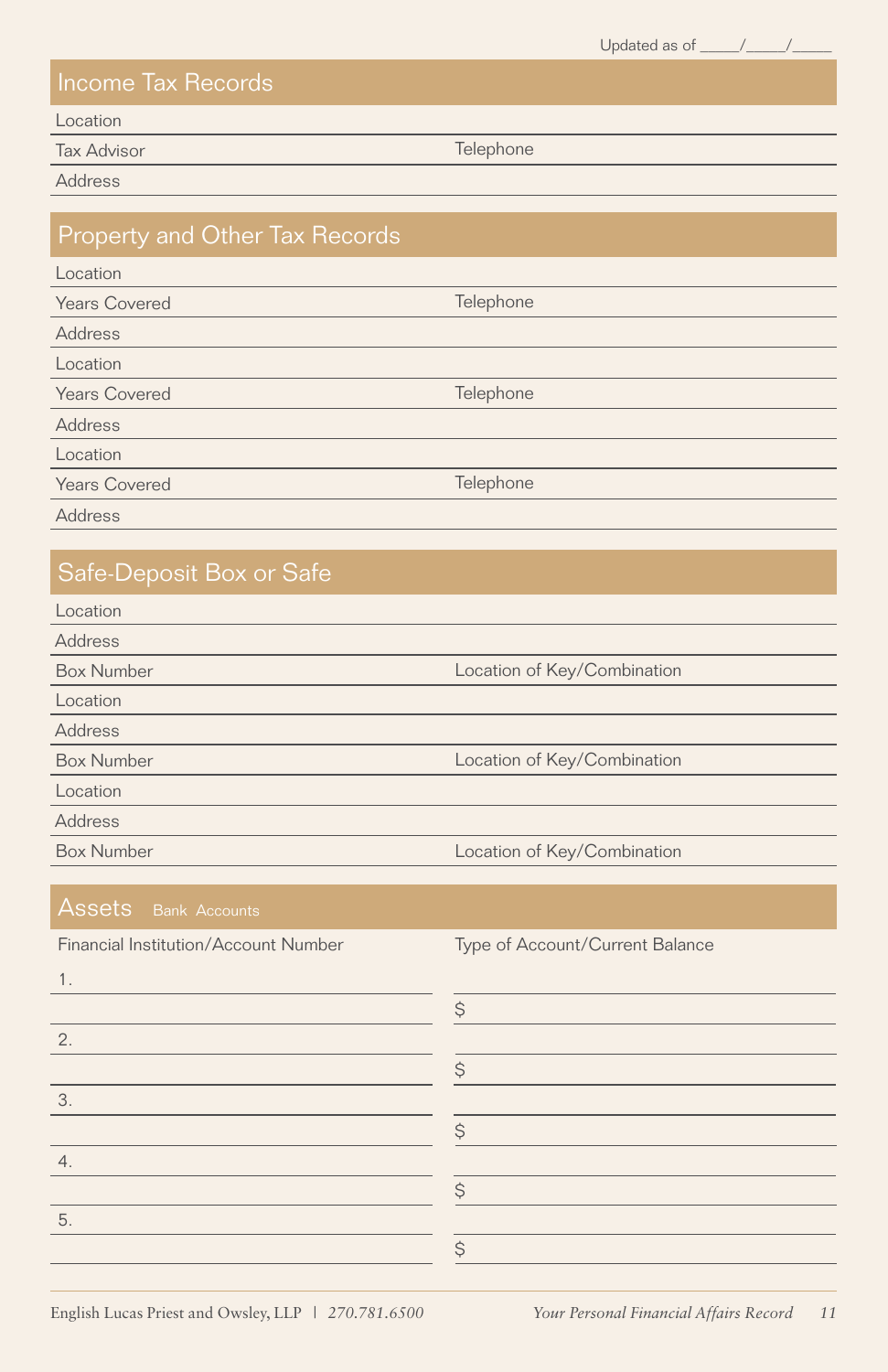### Certificates of Deposit/Other Investments

Financial Institution/Account Number Type of Account/Current Balance

|    | ⌒ |
|----|---|
| 2. |   |
|    |   |
| 3. |   |
|    |   |
| 4. |   |
|    |   |
|    |   |

Special information (such as form of ownership) relating to above

### Individual Retirement Plans (Individual Retirement Accounts/Keogh Plans)

| Type of Plan | Financial Institution/Address/<br>Representative | Value |
|--------------|--------------------------------------------------|-------|
|              |                                                  |       |
|              |                                                  |       |
|              |                                                  |       |
|              |                                                  |       |
|              |                                                  |       |
|              |                                                  |       |
|              |                                                  |       |

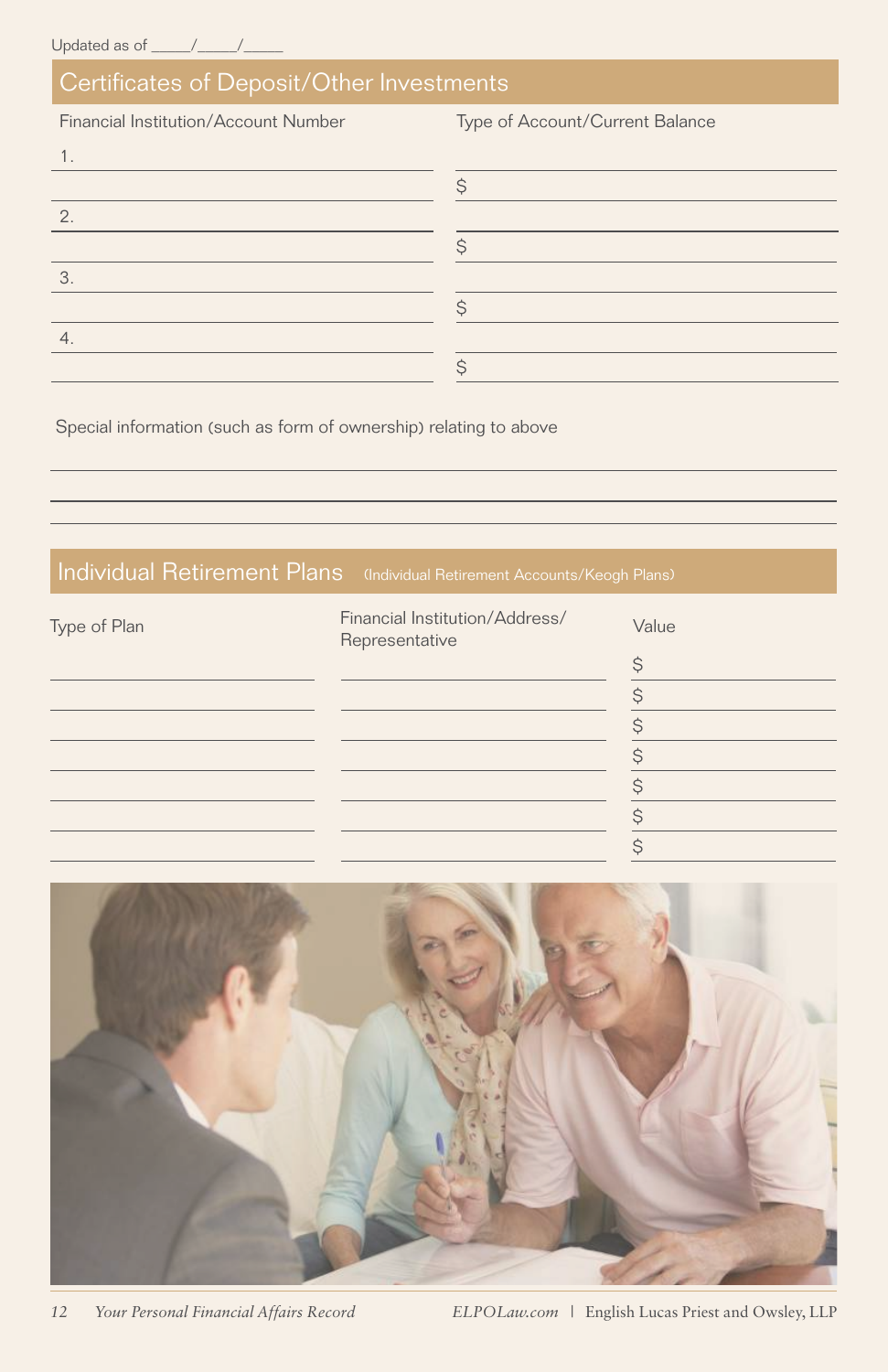|                               | Updated as of _____/____/_ |  |
|-------------------------------|----------------------------|--|
| Securities/Bonds/Mutual Funds |                            |  |
| <b>Account Information</b>    |                            |  |
| Investment Co./Representative |                            |  |
| Address                       |                            |  |
| Telephone                     | Date Acquired              |  |
| Cost or Basis \$              | Current Value \$           |  |
| <b>Location of Documents</b>  |                            |  |
| Account Information           |                            |  |
| Investment Co./Representative |                            |  |
| Address                       |                            |  |
| Telephone                     | Date Acquired              |  |
| Cost or Basis \$              | Current Value \$           |  |
| <b>Location of Documents</b>  |                            |  |
| Account Information           |                            |  |
| Investment Co./Representative |                            |  |
| Address                       |                            |  |
| Telephone                     | Date Acquired              |  |
| Cost or Basis \$              | Current Value \$           |  |
| <b>Location of Documents</b>  |                            |  |
| Account Information           |                            |  |
| Investment Co./Representative |                            |  |
| <b>Address</b>                |                            |  |
| Telephone                     | Date Acquired              |  |
| Cost or Basis \$              | Current Value \$           |  |
| <b>Location of Documents</b>  |                            |  |
| Account Information           |                            |  |
| Investment Co./Representative |                            |  |
| Address                       |                            |  |
| Telephone                     | Date Acquired              |  |
| Cost or Basis \$              | Current Value S            |  |
| <b>Location of Documents</b>  |                            |  |
| Account Information           |                            |  |
| Investment Co./Representative |                            |  |
| Address                       |                            |  |
| Telephone                     | Date Acquired              |  |
| Cost or Basis \$              | Current Value \$           |  |
| <b>Location of Documents</b>  |                            |  |
|                               |                            |  |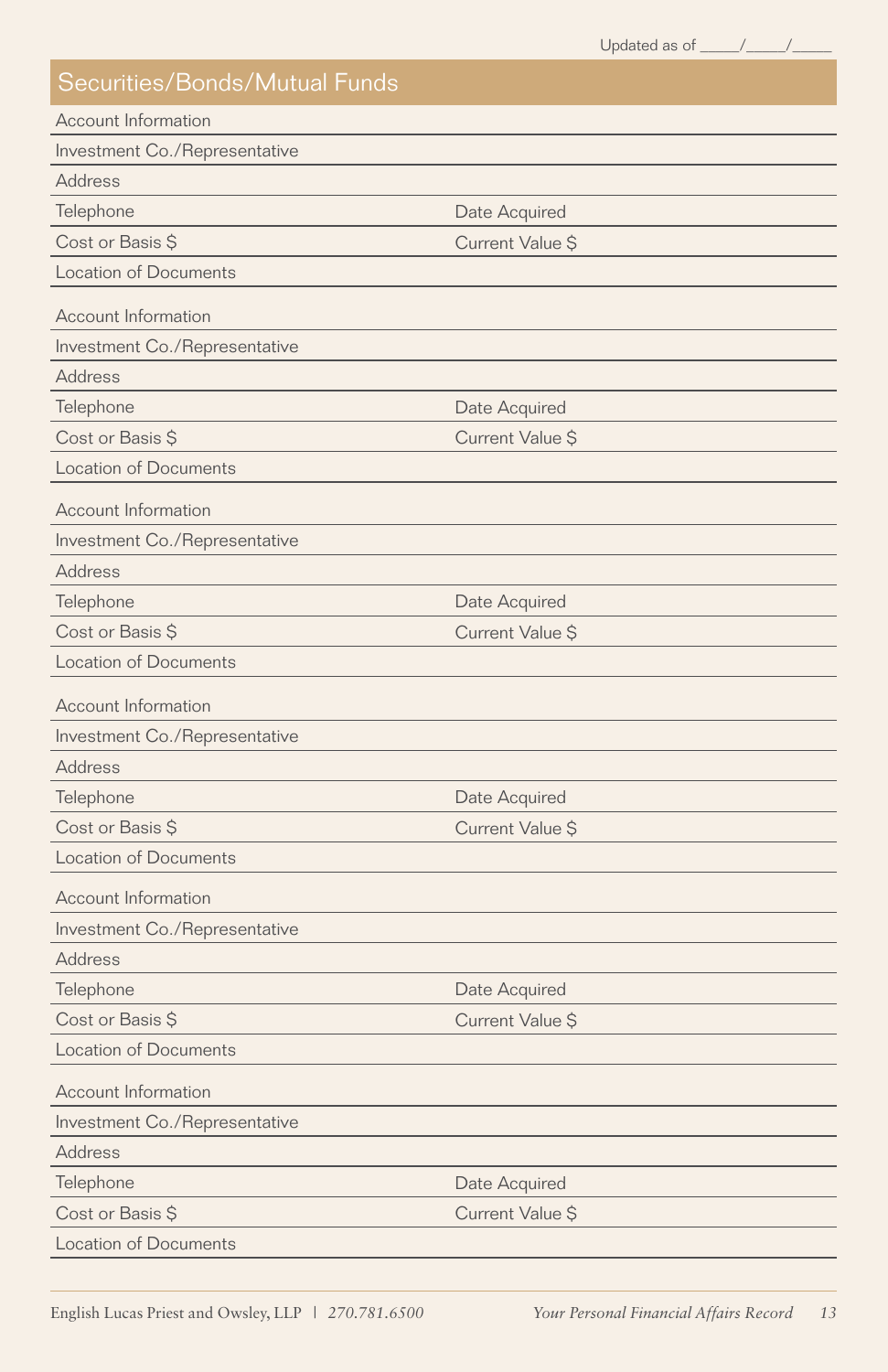| <b>Real Estate Holdings</b>           |                |                     |  |
|---------------------------------------|----------------|---------------------|--|
| Description                           |                |                     |  |
| Address                               |                |                     |  |
| City                                  | State          | County              |  |
|                                       |                |                     |  |
| Purchase Date<br>$\sqrt{2}$           | $\sqrt{2}$     | Cost \$             |  |
| Nature of Title                       |                | Mortgage Balance \$ |  |
| If Joint Ownership, With Whom         |                |                     |  |
| Location of Relevant Documents        |                |                     |  |
|                                       |                |                     |  |
| Description                           |                |                     |  |
| <b>Address</b>                        |                |                     |  |
| City                                  | <b>State</b>   | County              |  |
|                                       |                |                     |  |
| Purchase Date<br>$\sqrt{2}$           | $\sqrt{2}$     | Cost \$             |  |
| Nature of Title                       |                | Mortgage Balance \$ |  |
| If Joint Ownership, With Whom         |                |                     |  |
| <b>Location of Relevant Documents</b> |                |                     |  |
|                                       |                |                     |  |
| Description                           |                |                     |  |
| <b>Address</b>                        |                |                     |  |
| City                                  | State          | County              |  |
|                                       |                |                     |  |
| <b>Purchase Date</b><br>$\sqrt{2}$    | $\overline{1}$ | Cost \$             |  |
| Nature of Title                       |                | Mortgage Balance \$ |  |
| If Joint Ownership, With Whom         |                |                     |  |
| <b>Location of Relevant Documents</b> |                |                     |  |
|                                       |                |                     |  |
|                                       |                |                     |  |
| <b>Other Assets</b>                   |                |                     |  |
| Description                           |                |                     |  |
| Location                              |                |                     |  |
| Original Cost \$                      |                | Current Cost \$     |  |
| Description                           |                |                     |  |
| Location                              |                |                     |  |
| Original Cost \$                      |                | Current Cost \$     |  |
| Description                           |                |                     |  |
| Location                              |                |                     |  |
| Original Cost \$                      |                | Current Cost \$     |  |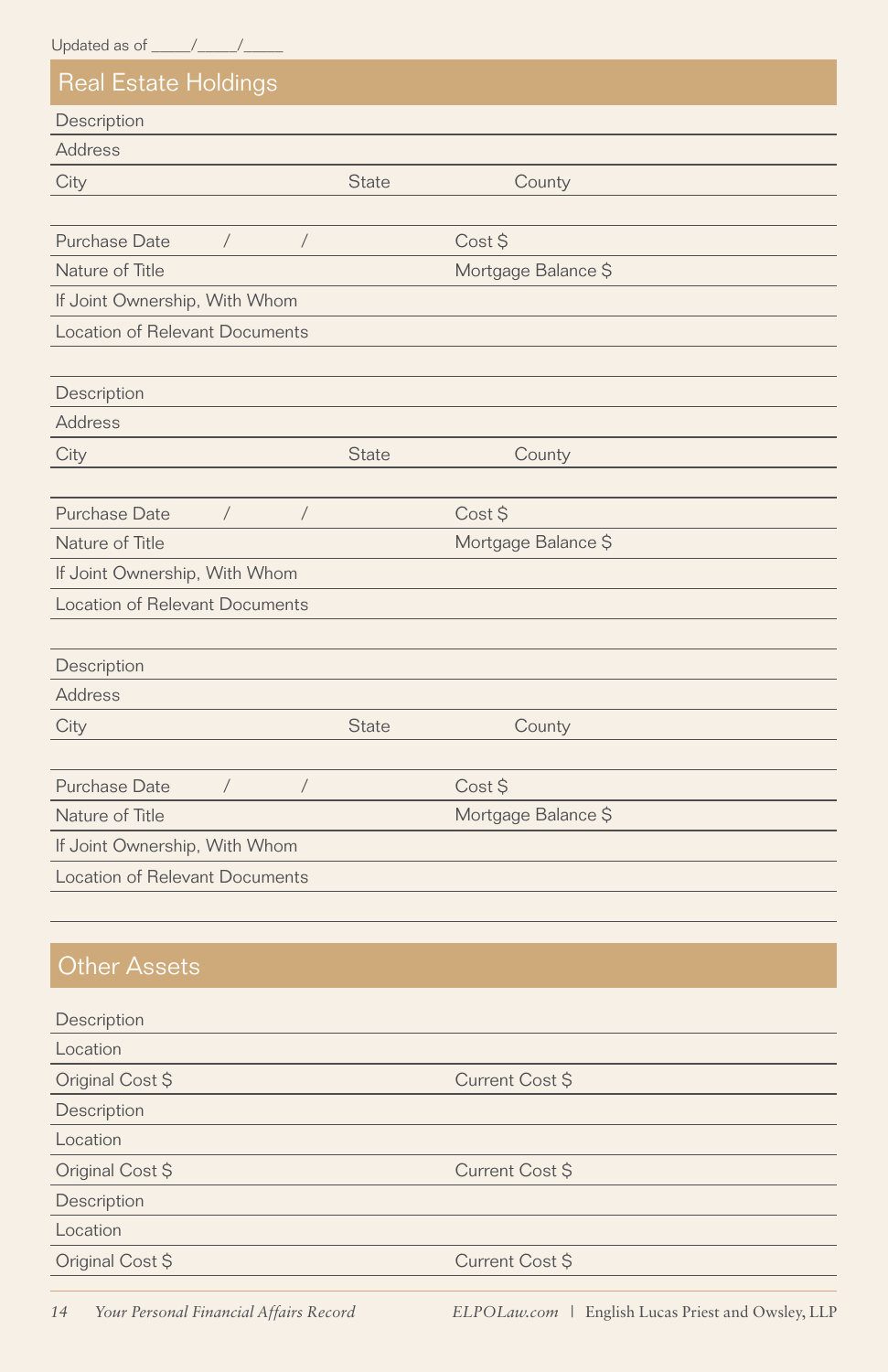| Fair Market Value<br>Location<br>Cost (Basis)<br>Item<br>$\frac{5}{9}$<br>$\frac{5}{9}$<br>$rac{5}{5}$<br>$\frac{5}{9}$<br>$rac{5}{9}$<br>$\frac{1}{3}$<br>$S - S - S$<br>$\ddot{\varsigma}$<br>$\overline{\xi}$<br>0   0   0   0   0   0   0 | Personal Property of Value (automobiles, furniture, jewelry, collections, artwork, etc.) |  |
|-----------------------------------------------------------------------------------------------------------------------------------------------------------------------------------------------------------------------------------------------|------------------------------------------------------------------------------------------|--|
|                                                                                                                                                                                                                                               |                                                                                          |  |
|                                                                                                                                                                                                                                               |                                                                                          |  |
|                                                                                                                                                                                                                                               |                                                                                          |  |
|                                                                                                                                                                                                                                               |                                                                                          |  |
|                                                                                                                                                                                                                                               |                                                                                          |  |
|                                                                                                                                                                                                                                               |                                                                                          |  |
|                                                                                                                                                                                                                                               |                                                                                          |  |
|                                                                                                                                                                                                                                               |                                                                                          |  |
|                                                                                                                                                                                                                                               |                                                                                          |  |
|                                                                                                                                                                                                                                               |                                                                                          |  |
|                                                                                                                                                                                                                                               |                                                                                          |  |
|                                                                                                                                                                                                                                               |                                                                                          |  |
|                                                                                                                                                                                                                                               |                                                                                          |  |
|                                                                                                                                                                                                                                               |                                                                                          |  |
|                                                                                                                                                                                                                                               |                                                                                          |  |
|                                                                                                                                                                                                                                               |                                                                                          |  |
|                                                                                                                                                                                                                                               |                                                                                          |  |
|                                                                                                                                                                                                                                               |                                                                                          |  |
|                                                                                                                                                                                                                                               |                                                                                          |  |
|                                                                                                                                                                                                                                               |                                                                                          |  |
|                                                                                                                                                                                                                                               |                                                                                          |  |
|                                                                                                                                                                                                                                               |                                                                                          |  |
|                                                                                                                                                                                                                                               |                                                                                          |  |
|                                                                                                                                                                                                                                               |                                                                                          |  |
|                                                                                                                                                                                                                                               |                                                                                          |  |
|                                                                                                                                                                                                                                               |                                                                                          |  |
|                                                                                                                                                                                                                                               |                                                                                          |  |
|                                                                                                                                                                                                                                               |                                                                                          |  |
|                                                                                                                                                                                                                                               |                                                                                          |  |
|                                                                                                                                                                                                                                               |                                                                                          |  |
|                                                                                                                                                                                                                                               |                                                                                          |  |
|                                                                                                                                                                                                                                               |                                                                                          |  |
|                                                                                                                                                                                                                                               |                                                                                          |  |
|                                                                                                                                                                                                                                               |                                                                                          |  |
|                                                                                                                                                                                                                                               |                                                                                          |  |
|                                                                                                                                                                                                                                               |                                                                                          |  |
|                                                                                                                                                                                                                                               |                                                                                          |  |
|                                                                                                                                                                                                                                               |                                                                                          |  |
|                                                                                                                                                                                                                                               |                                                                                          |  |

English Lucas Priest and Owsley, LLP *| 270.781.6500 Your Personal Financial Affairs Record 15*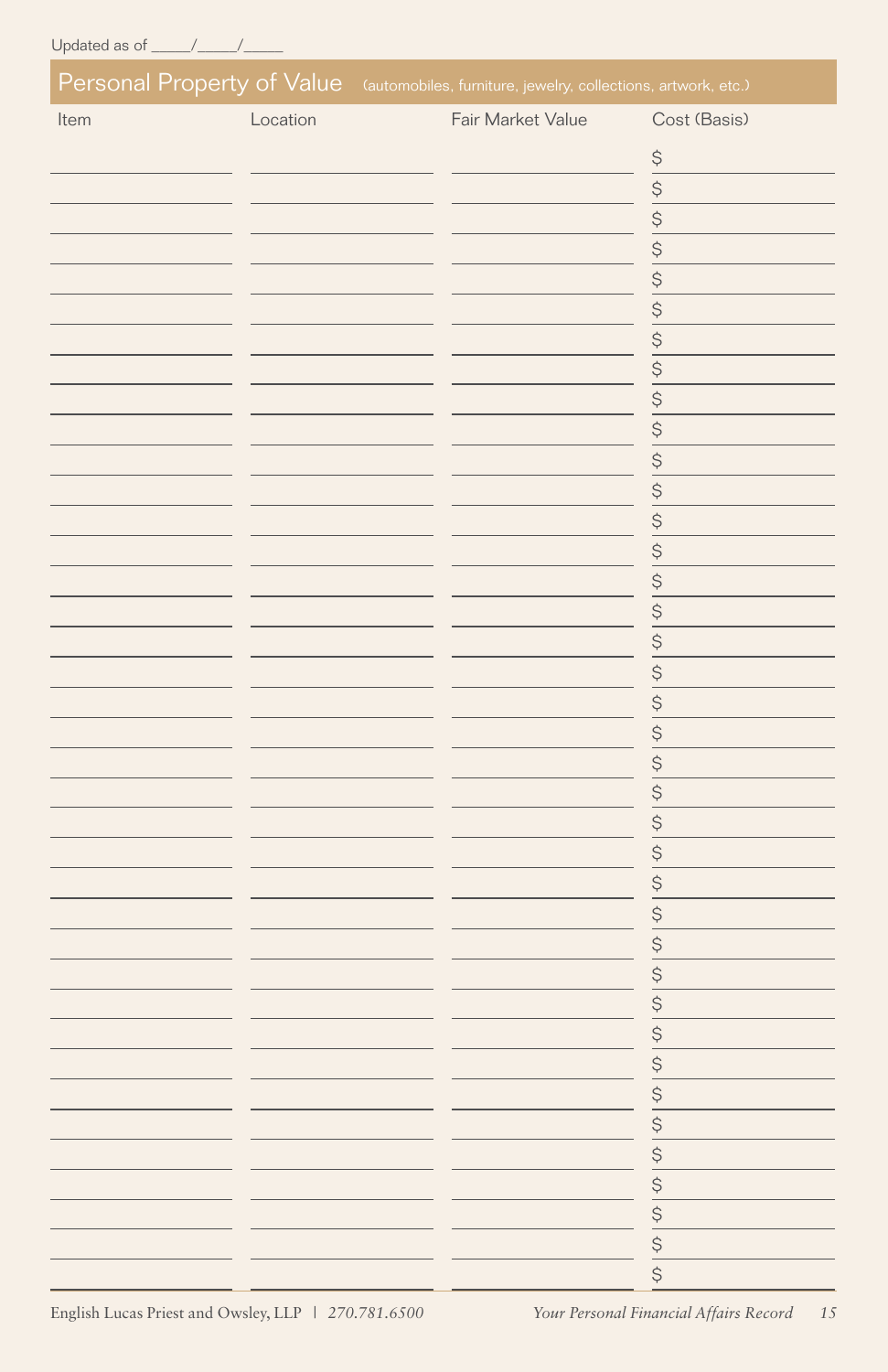Updated as of  $\frac{\sqrt{2}}{2}$ 

#### Insurance Policies

#### Life Insurance

| Company/Agent             |                      |
|---------------------------|----------------------|
| Telephone                 | Policy Number        |
| Beneficiary               | Value \$             |
| Location of Policy        |                      |
| Company/Agent             |                      |
| Telephone                 | <b>Policy Number</b> |
| Beneficiary               | Value \$             |
| Location of Policy        |                      |
| Company/Agent             |                      |
| Telephone                 | Policy Number        |
| Beneficiary               | Value \$             |
| Location of Policy        |                      |
| <b>Health/Accident</b>    |                      |
| Company/Agent             |                      |
| Telephone                 | Policy Number        |
| Coverage                  |                      |
| Location of Policy        |                      |
| <b>Disability</b>         |                      |
| Company/Agent             |                      |
| Telephone                 | Policy Number        |
| Coverage                  |                      |
| <b>Location of Policy</b> |                      |
| <b>Automobile</b>         |                      |
| Company/Agent             |                      |
| Telephone                 | Policy Number        |
| Coverage                  |                      |
| Location of Policy        |                      |
| Homeowners                |                      |
| Company/Agent             |                      |
| Telephone                 | Policy Number        |
| Coverage                  |                      |
| Location of Policy        |                      |
| Other                     |                      |
| Company/Agent             |                      |
| Telephone                 | Policy Number        |
| Type of Policy            |                      |
| Coverage                  |                      |
| Location of Policy        |                      |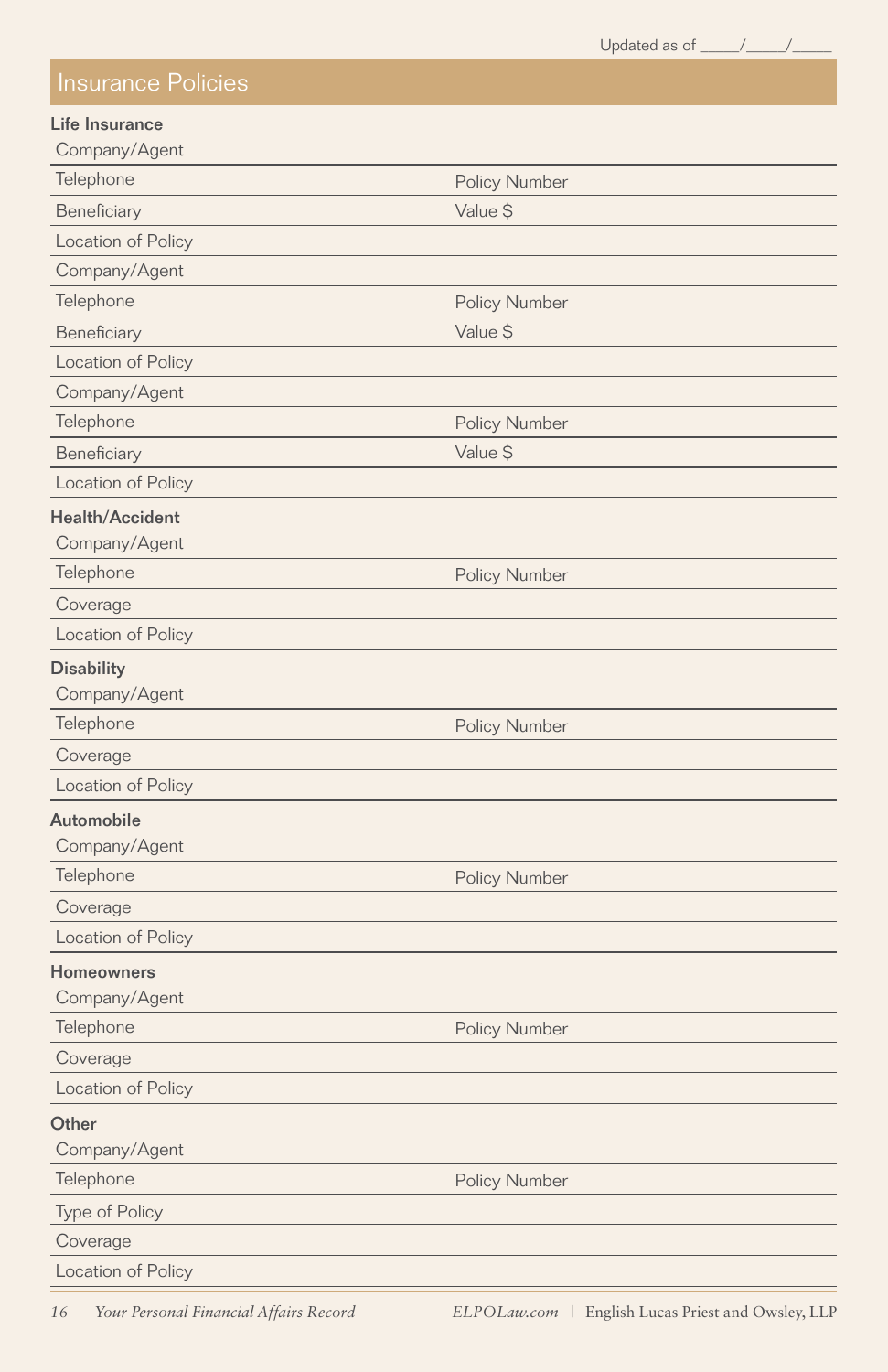|  |  | Jpdated as of |  |
|--|--|---------------|--|
|  |  |               |  |
|  |  |               |  |

| <b>Business Interests</b><br>(Proprietorship, Partnership, Corporation)                  |                    |
|------------------------------------------------------------------------------------------|--------------------|
| Description                                                                              | Share of Ownership |
|                                                                                          |                    |
|                                                                                          |                    |
|                                                                                          |                    |
|                                                                                          |                    |
|                                                                                          |                    |
|                                                                                          |                    |
|                                                                                          |                    |
|                                                                                          |                    |
|                                                                                          |                    |
| Persons to Contact Regarding Business Interests (Attorneys, Accountants, Other Advisors) |                    |
| Name                                                                                     |                    |
| <b>Business</b>                                                                          | Telephone          |
| Address                                                                                  |                    |
| Name                                                                                     |                    |
| <b>Business</b>                                                                          | Telephone          |
| Address                                                                                  |                    |
| Name                                                                                     |                    |
| <b>Business</b>                                                                          | Telephone          |
| Address                                                                                  |                    |
| Name                                                                                     |                    |
| <b>Business</b>                                                                          | Telephone          |
| Address                                                                                  |                    |
| Name                                                                                     |                    |
| <b>Business</b>                                                                          | Telephone          |
| Address                                                                                  |                    |
| Name                                                                                     |                    |
| <b>Business</b>                                                                          | Telephone          |
| Address                                                                                  |                    |
| Name                                                                                     |                    |
| <b>Business</b>                                                                          | Telephone          |
| Address                                                                                  |                    |
|                                                                                          |                    |
| Name                                                                                     | Telephone          |
| <b>Business</b>                                                                          |                    |
| Address                                                                                  |                    |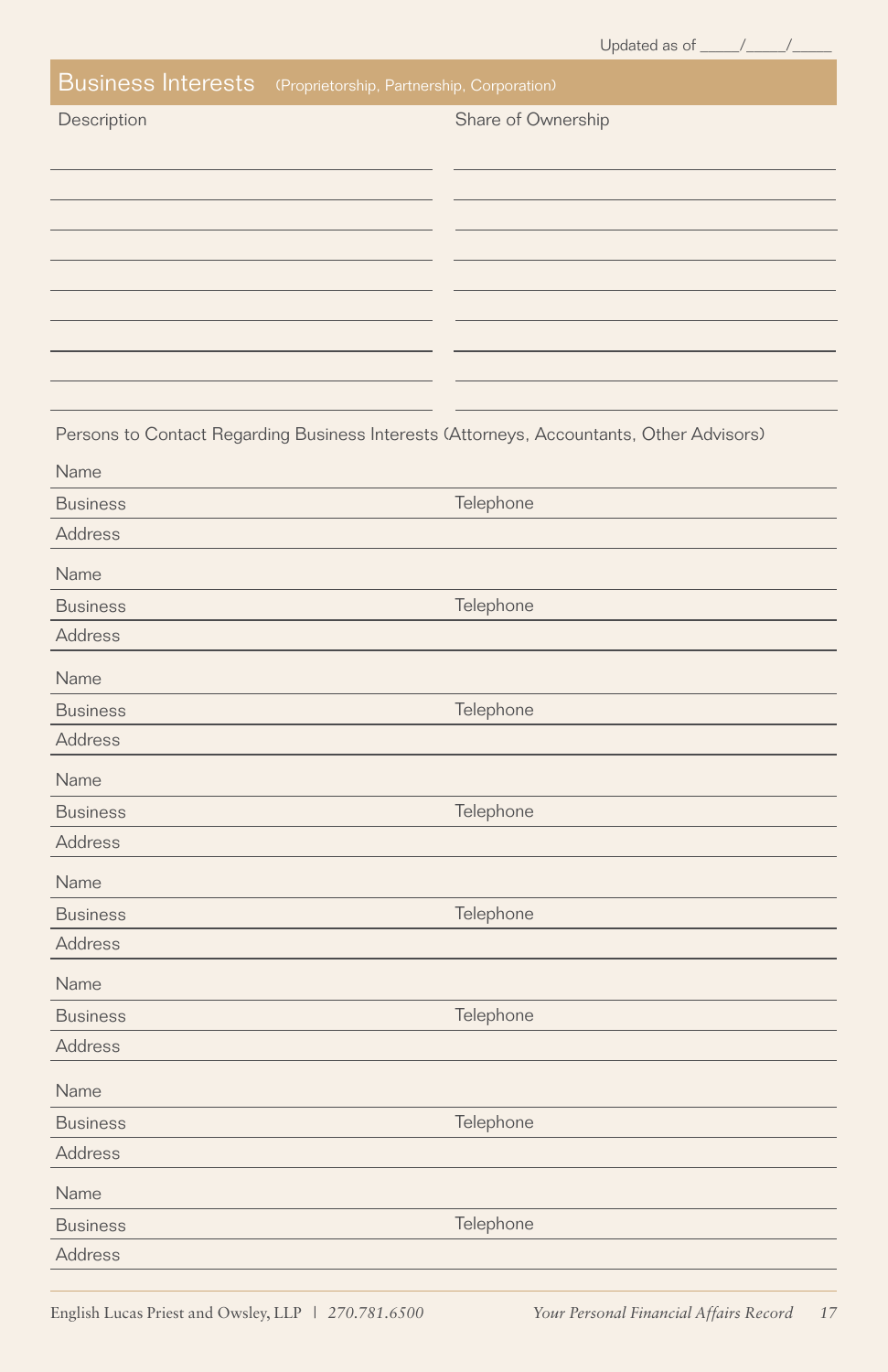| <b>Property Distribution Plans</b>      |             |
|-----------------------------------------|-------------|
| My Will                                 |             |
| Location of My Will                     |             |
| Date of Will<br>$\sqrt{2}$              | Last Review |
| Date(s) of Any Codicils                 |             |
|                                         |             |
| Personal Representative (executor/trix) |             |
| Address                                 |             |
| Telephone                               |             |
| Alternate Personal Representative       |             |
| Address                                 |             |
| Telephone                               |             |
| <b>Estate Planning Attorney</b>         |             |
| Address                                 |             |
| Telephone                               |             |

| <b>Funeral Arrangements</b>                                                                                      |
|------------------------------------------------------------------------------------------------------------------|
| Funeral Home or Church                                                                                           |
| Address                                                                                                          |
| Telephone<br>Organ Donor $\Box$ Yes $\Box$ No                                                                    |
| Type of Service $\Box$ Religious $\Box$ Fraternal $\Box$ Military $\Box$ Memorial Service With No Casket Present |
| Funeral Instructions □ Closed Casket □ Open Casket □ No Ashes to Remain                                          |
| Instruction for Ashes                                                                                            |
|                                                                                                                  |

I Direct That My Body Be Used for These Medical Purposes

Grave Site Information and Location

| Arrangements Made By    |                                 |
|-------------------------|---------------------------------|
| Address                 | Telephone                       |
| Favorite Hymns/Songs    | Favorite Scripture/Poems/Quotes |
|                         |                                 |
| 2.                      | 2.                              |
| 3                       | 3.                              |
| <b>Favorite Flowers</b> | Charity(ies) In Lieu of Flowers |
|                         |                                 |
| 2.                      | 2.                              |
| 3                       | 3.                              |
|                         |                                 |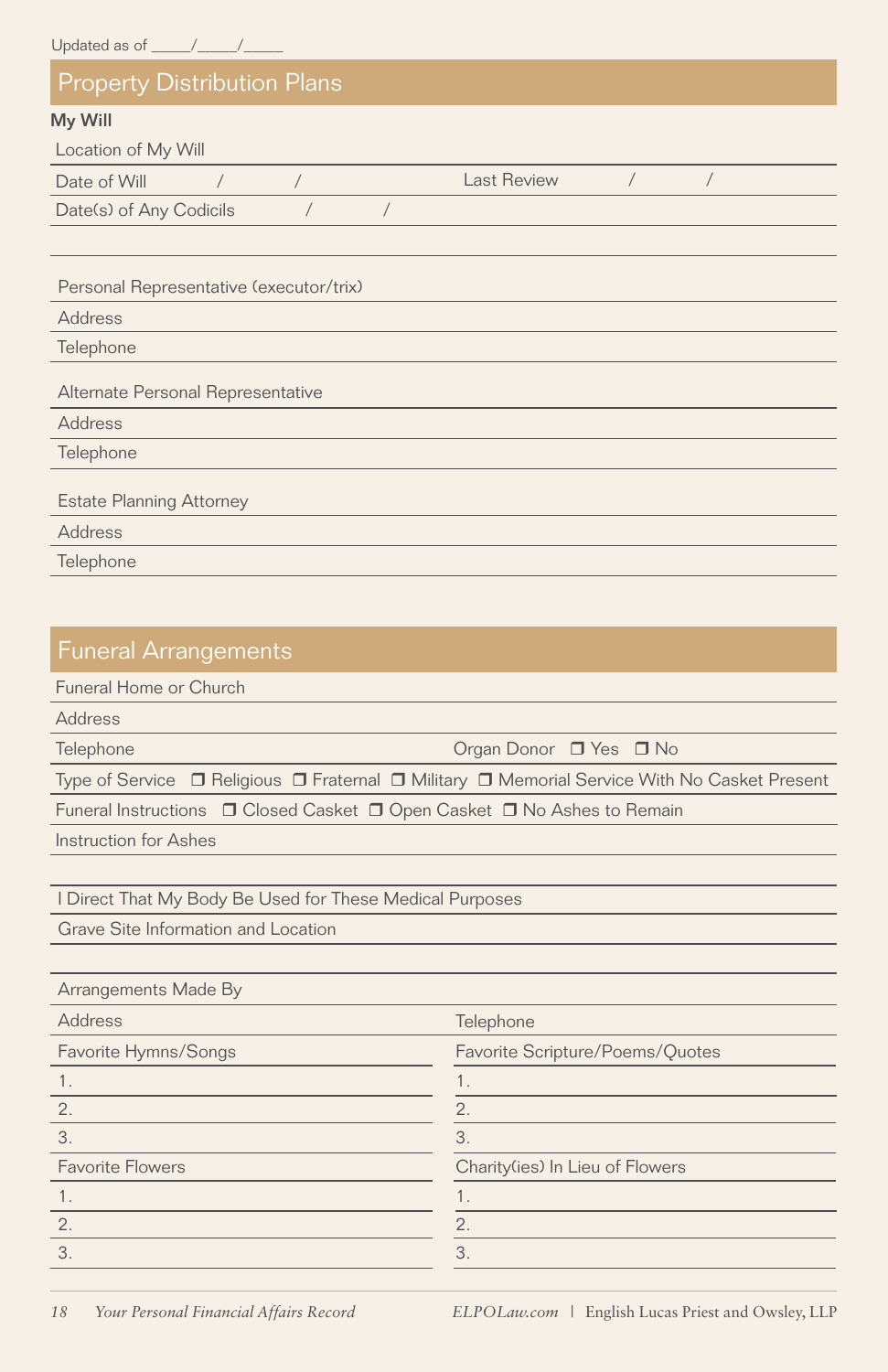| Persons to Notify In The Event of My Death |              |
|--------------------------------------------|--------------|
| Name                                       | Age          |
| <b>Address</b>                             |              |
| Telephone                                  | Relationship |
| Name                                       | Age          |
| <b>Address</b>                             |              |
| Telephone                                  | Relationship |
| Name                                       | Age          |
| <b>Address</b>                             |              |
| Telephone                                  | Relationship |
| Name                                       | Age          |
| <b>Address</b>                             |              |
| Telephone                                  | Relationship |
| Name                                       | Age          |
| Address                                    |              |
| Telephone                                  | Relationship |
| Name                                       | Age          |
| <b>Address</b>                             |              |
| Telephone                                  | Relationship |
| Name                                       | Age          |
| <b>Address</b>                             |              |
| Telephone                                  | Relationship |
| Name                                       | Age          |
| <b>Address</b>                             |              |
| Telephone                                  | Relationship |
| Name                                       | Age          |
| <b>Address</b>                             |              |
| Telephone                                  | Relationship |
| Name                                       | Age          |
| <b>Address</b>                             |              |
| Telephone                                  | Relationship |
| Name                                       | Age          |
| <b>Address</b>                             |              |
| Telephone                                  | Relationship |
| Special Instructions Concerning Pets       |              |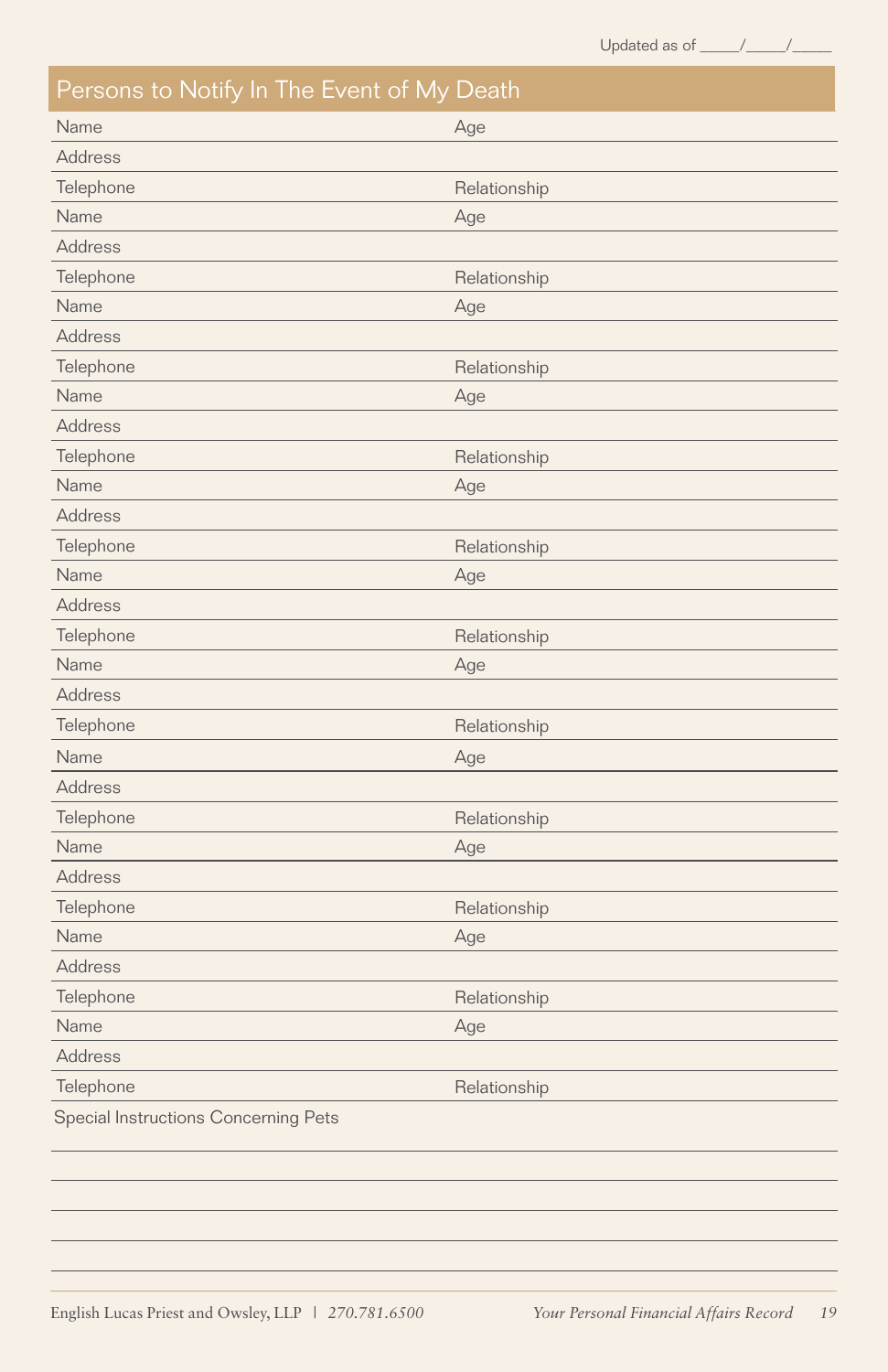#### Charitable Organizations Included In My Estate Plan

Full Name of Organization Bequest

#### Revocable Living Trusts

**Trustee** 

Successor Trustee

Address

Trust Assets

Beneficiary(ies)

Location of Trust Agreement

#### **Other Trusts**

**Trustee** Successor Trustee Trust Assets Beneficiary(ies) Location of Trust Agreement Address

**Trustee** Successor Trustee Address

Trust Assets

Beneficiary(ies)

Location of Trust Agreement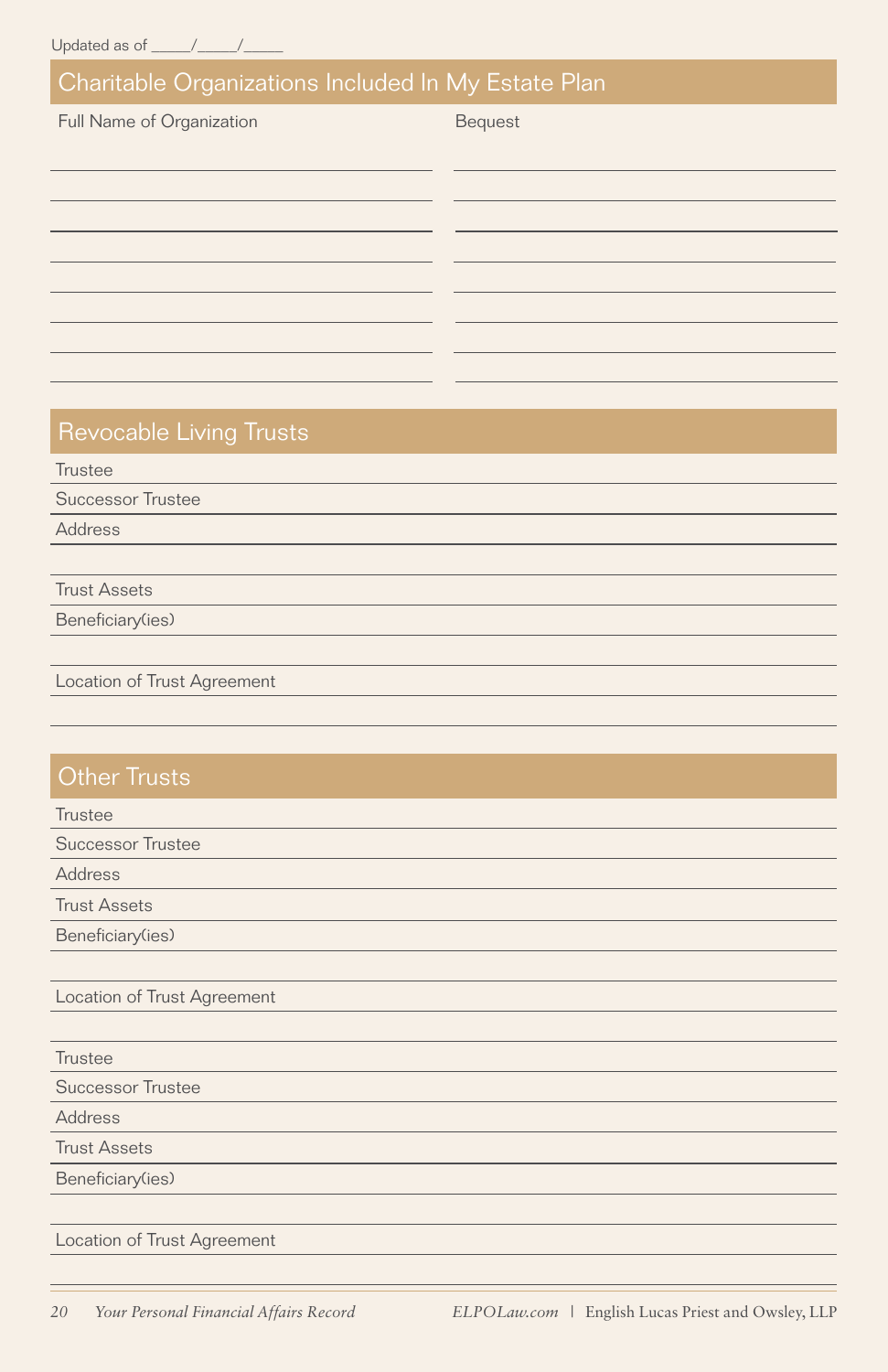| Updated as of |  |
|---------------|--|
|               |  |

#### Passwords and Digital Instructions

| Important User Names |  |  |
|----------------------|--|--|
|----------------------|--|--|

Passwords or Location of Passwords

|                    | <b>Example 2016</b> to access my digital                                                          |
|--------------------|---------------------------------------------------------------------------------------------------|
|                    | (named person or personal representative)                                                         |
|                    | information and accounts wherever situated in the event I am incapacitated or deceased, signed by |
| me personally this | $\Box$ day of $\Box$                                                                              |

(Signature)

\_\_\_\_\_\_\_\_\_\_\_\_\_\_\_\_\_\_\_\_\_\_\_\_\_\_\_\_\_\_\_\_\_\_\_\_\_\_\_\_\_\_\_\_\_\_\_\_\_

#### Helpful Information

| Gas Company                   | Telephone             |
|-------------------------------|-----------------------|
| Website                       | <b>Account Number</b> |
| Electric Company              | Telephone             |
| Website                       | <b>Account Number</b> |
| <b>Water Company</b>          | Telephone             |
| Website                       | <b>Account Number</b> |
| Phone Company                 | Telephone             |
| Website                       | <b>Account Number</b> |
| Waste Management              | Telephone             |
| Website                       | <b>Account Number</b> |
| Cable/Satellite Company       | Telephone             |
| Website                       | <b>Account Number</b> |
| Home Security Company         | Telephone             |
| Website                       | <b>Account Number</b> |
| Internet Provider             | Telephone             |
| Website                       | <b>Account Number</b> |
| <b>House Cleaning Service</b> | Telephone             |
| Website                       | <b>Account Number</b> |
| <b>Yard Maintenance</b>       | Telephone             |
| Website                       | <b>Account Number</b> |
|                               |                       |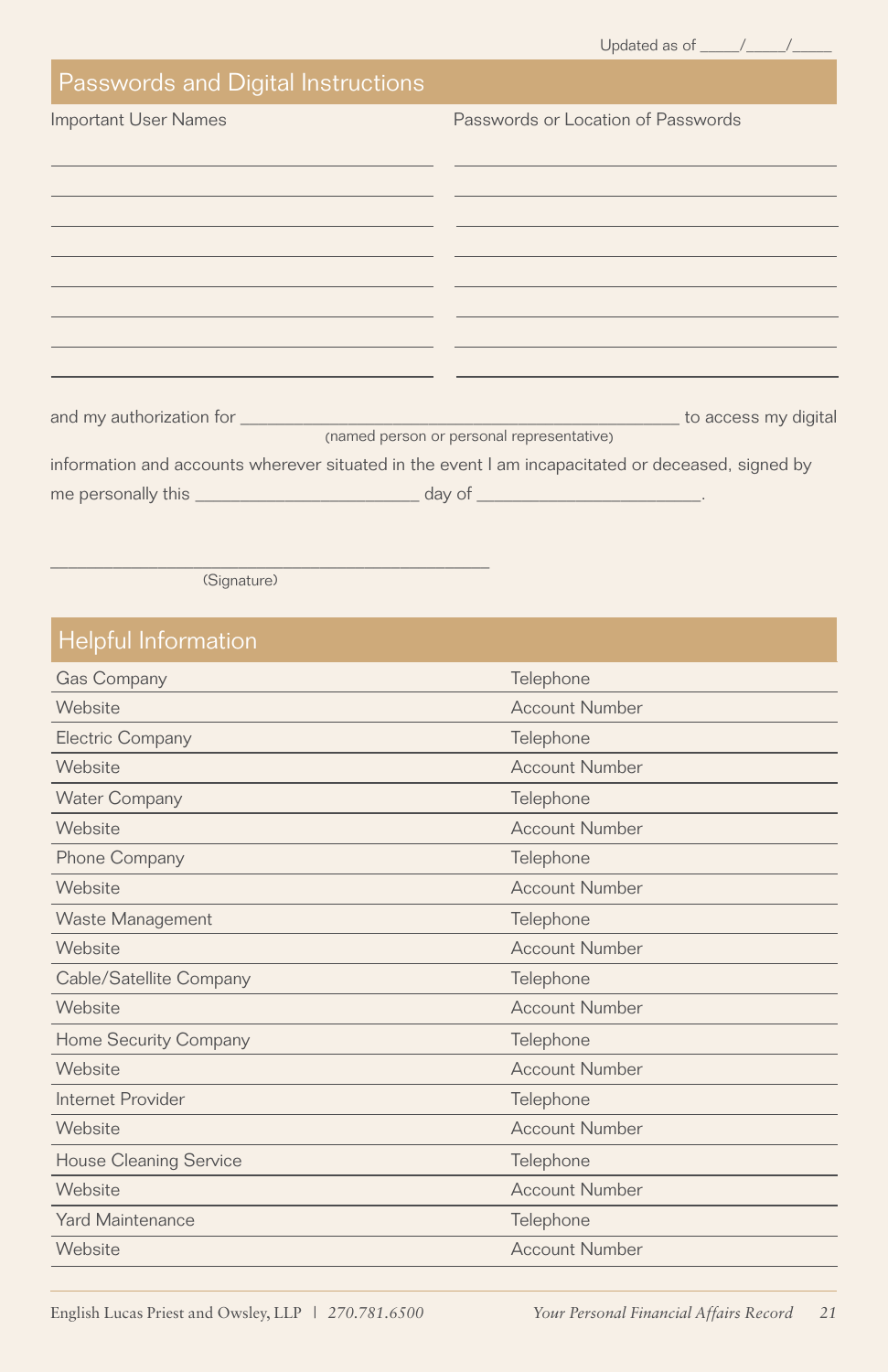# *Twelve-Step* ESTATE PLANNING

1. Make an appointment with an attorney. If you don't know one, we can help (270-781-6500).

2. Inventory your assets. Your attorney can help determine the most tax-effective way to distribute your property.

3. Choose your beneficiaries. Reflect on the persons and organizations you wish to benefit.

4. Calculate your gross estate. State or federal estate tax may be a concern if your estate exceeds the amount sheltered by the applicable exemption (ask an attorney about current exemption amounts).

5. Discuss whether you need additional estate planning documents, such as a revocable trust, with your attorney.

6. Plan for medical decisions. Ask your attorney about a power of attorney and living will directive.

7. Write a letter of instructions to your executor. In your letter, you can name specific individuals to receive certain personal assets.

8. Follow through on your estate planning. Execute all necessary documents. Make sure that any trust assets are transferred into the trustee's name.

9. Store your will, trust and other estate planing documents in a safe place. These documents should be readily accessible for your executor.

10. Retain copies of income tax and gift tax returns. These will assist your executor in filing income and state tax returns.

11. Review your estate plans regularly. Many events can make your plans obsolete: death of a spouse or beneficiary, a move to another state, or a change in tax laws, to name a few.

12. Call our office for suggestions on incorporating gifts in your estate plans. You can help achieve worthwhile goals by providing for charitable bequests that will perpetuate your thoughtful lifetime support.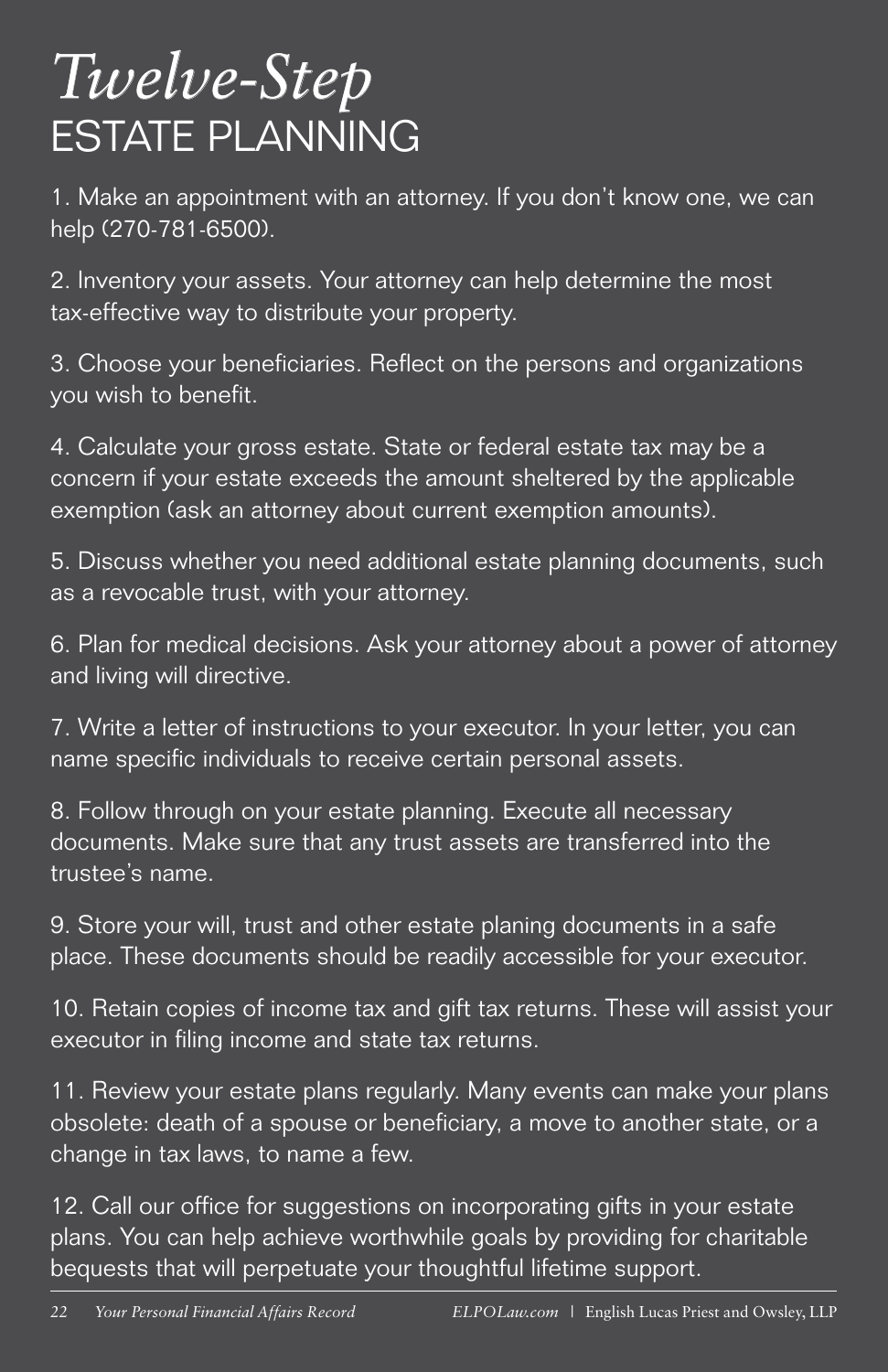## *Tax-Smart Ideas to STRETCH* YOUR SUPPORT FOR CHARITABLE ORGANIZATIONS

1. *Give Appreciated Assets Instead of Cash.* You can magnify your support for worthwhile causes by giving stocks or other assets that have (a) gone up in value and (b) been owned by you for more than 12 months. You can deduct your cost, plus your untaxed "paper profit" (capital gain), up to 30% of your adjusted gross income (AGI). Excess deductions can be earned over and deducted for up to five years. Cash gifts are deductible up to 60% of AGI.

2. *Make a Large Gift, Receive Income for Life and a Large Tax Deduction, But Keep Lifetime Income.* You can make a gift of significance today yet receive safe and secure income for life. You'll receive a charitable deduction for part of what you give and if you fund your gift with securities, you may reduce or avoid capital gains taxes. A portion of your lifetime payments may be also be tax-free. Call us for details.

3. *Make Gifts from Your Business.* If you own a business, you may have two "pockets" from which to give. Owners of closely held corporations should consider contributing stock in their companies. In some cases, it may be more favorable for the corporation to make charitable gifts. Ask our attorneys.

4. *Make "Temporary" Gifts of Cash or Income-Producing Property.* 

Letting charity "borrow" income-producing assets for several years (through a charitable lead trust), with the assets later passing to children or grandchildren, can reduce income taxes and future gift taxes, estate taxes and generation-skipping transfer taxes.

5. *IRA Gifts.* Persons of a certain age may direct the custodians of their IRAs to make distributions of up to a certain amount directly to public charities. Transfers are tax free and can satisfy annual minimum distributions, saving income tax even though no charitable deduction is available. Contact an attorney for annual amounts.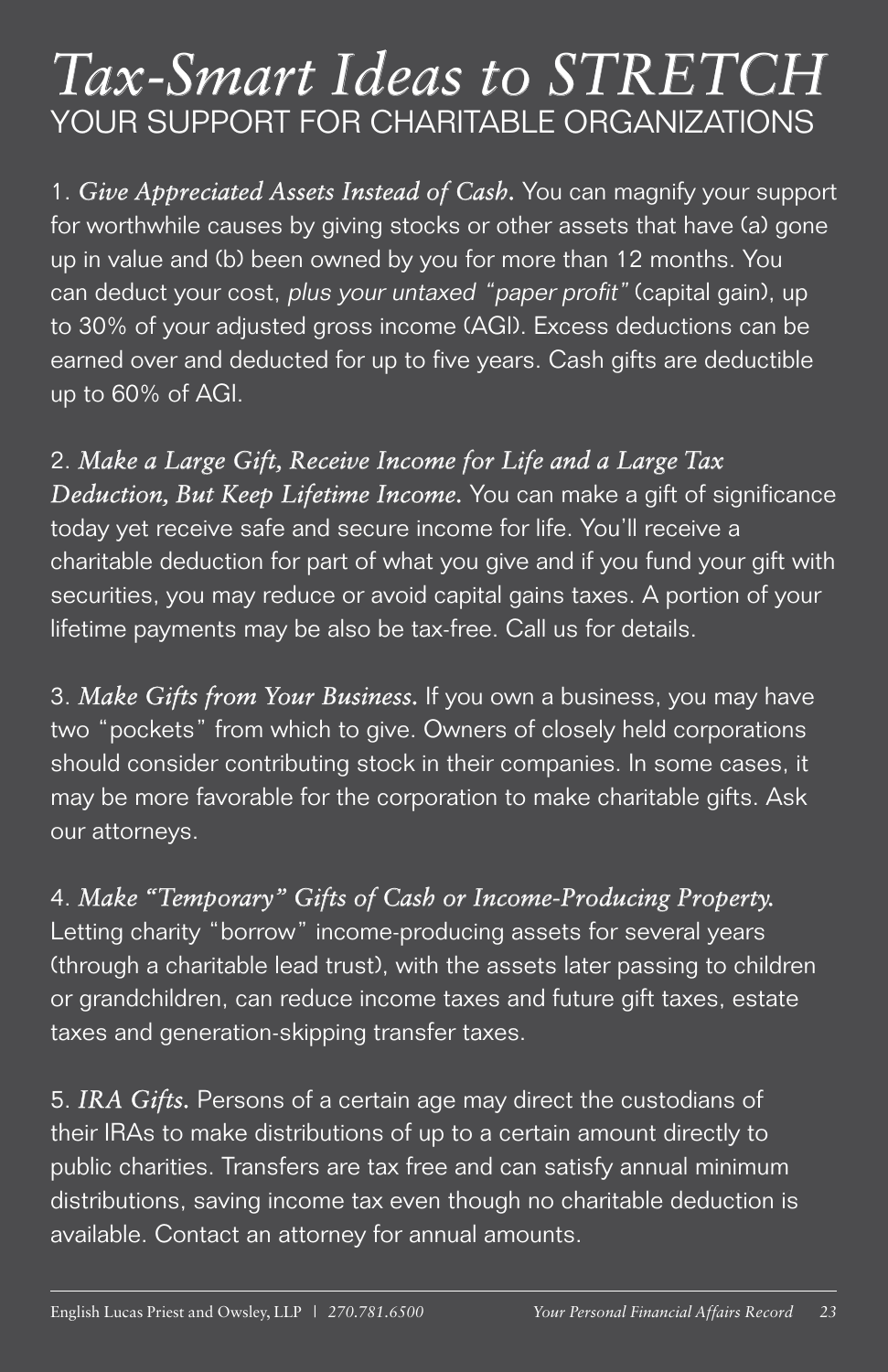# *Special Gift Planning*  **OPPORTUNITIES**

#### CALL OUR OFFICE BEFORE YOU...

Sell Investments at a Profit Make or Amend Your Will or Trust Make Qualified IRA Charitable Contributions Roll Over Low-Interest CDs or Bonds Name Beneficiaries for Pension Plans or Life Insurance Add a Payable on Death Beneficiary to an Account

# *Four Time-Tested Ways to* REDUCE YOUR INCOME TAX

1. *DEDUCT* as much as the tax laws allow. Strive to itemize your deductions, rather than use the standard deduction. Establish tax credits where possible. Try to bunch deduction in a year of high income, perhaps by prepaying some of the coming year's expense. Maximize charitable contribution deductions.

2. *CONVERT* full taxed investment income (such as taxable interest) to income that is tax free (such as municipal bonds) or taxed at maximum rate off 20% (qualified dividends and long-term capital gains).

3. *DIVERT* investment income to a family member who is in a lower tax bracket than you, through gifts of investments or by establishing trusts. Note: Investment income in excess of \$2,100 of a child under 19 or full-time students under age 24 will be taxed at the parents' rate.

4. *DEFER* receiving some income until a time when you are in lower income tax bracket. A common example is contributing to a qualified retirement savings plan that allows you a current income tax deduction and postpones tax until you retire.